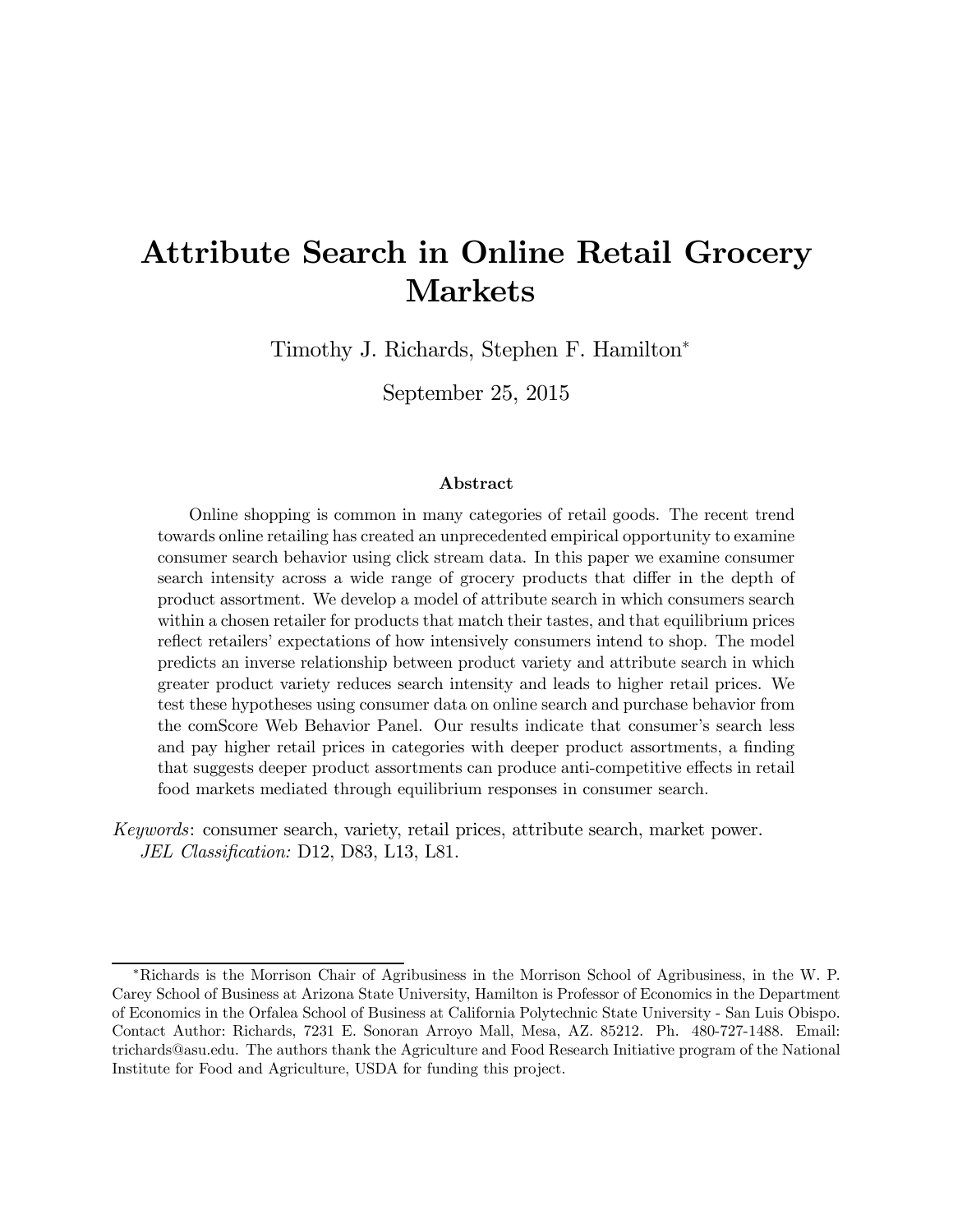## 1 Introduction

Online markets represent a small but rapidly growing share of retail food trade. In 2010, online grocery sales accounted for \$13.0 billion of the retail food business (Hartman 2012), an amount that is expected to grow to over \$100.0 billion and roughly 12 percent of total grocery spending by 2019 (Cloud 2014).<sup>1</sup> Moreover, with Amazon and Walmart beginning to compete in the "order and deliver" market, many of the obstacles to growth (access, delivery, and price) are likely to be removed from the online grocery segment over the next few years.<sup>2</sup> In the U.K., where generally lower incomes, smaller baskets, and more frequent shopping trips dampen online grocery sales, online food retailing accounts for fully 6% of all retail food sales, and internet grocers are expected to double warehouse space in 2014 (Butler 2014). Given the growing market for online grocery sales, it is important to understand the implications of consumers' online search behavior for retail assortments and prices.

In this paper we utilize clickstream data in online grocery markets to examine how consumer search for product attributes affects retail pricing among differentiated products. Attribute search represents an under-studied aspect of consumer search behavior. However, online food retailing presents a unique empirical opportunity to examine how consumers search for attributes because we can directly observe consumer search behavior in the online interface. Our data describes how consumers search within different product categories at a single retailer, which allows us to isolate the "within-retailer" effect of search on equilibrium prices (on the intra-retailer margin), while abstracting from any inter-retailer, or competitive, effects on prices. To do so, we exploit variation in online product assortments and prices

<sup>&</sup>lt;sup>1</sup>Traditional retail outlets account for roughly \$500.0 billion in sales, and non-conventional outlets, such as club stores, discounters and drugstores, the remaining \$500.0 million (Hartman 2012).

<sup>&</sup>lt;sup>2</sup>The online grocery market consists of "order and deliver," "order online and store pick-up," "specialty online," and "online order and shipment" sub-segments (Hartman 2012).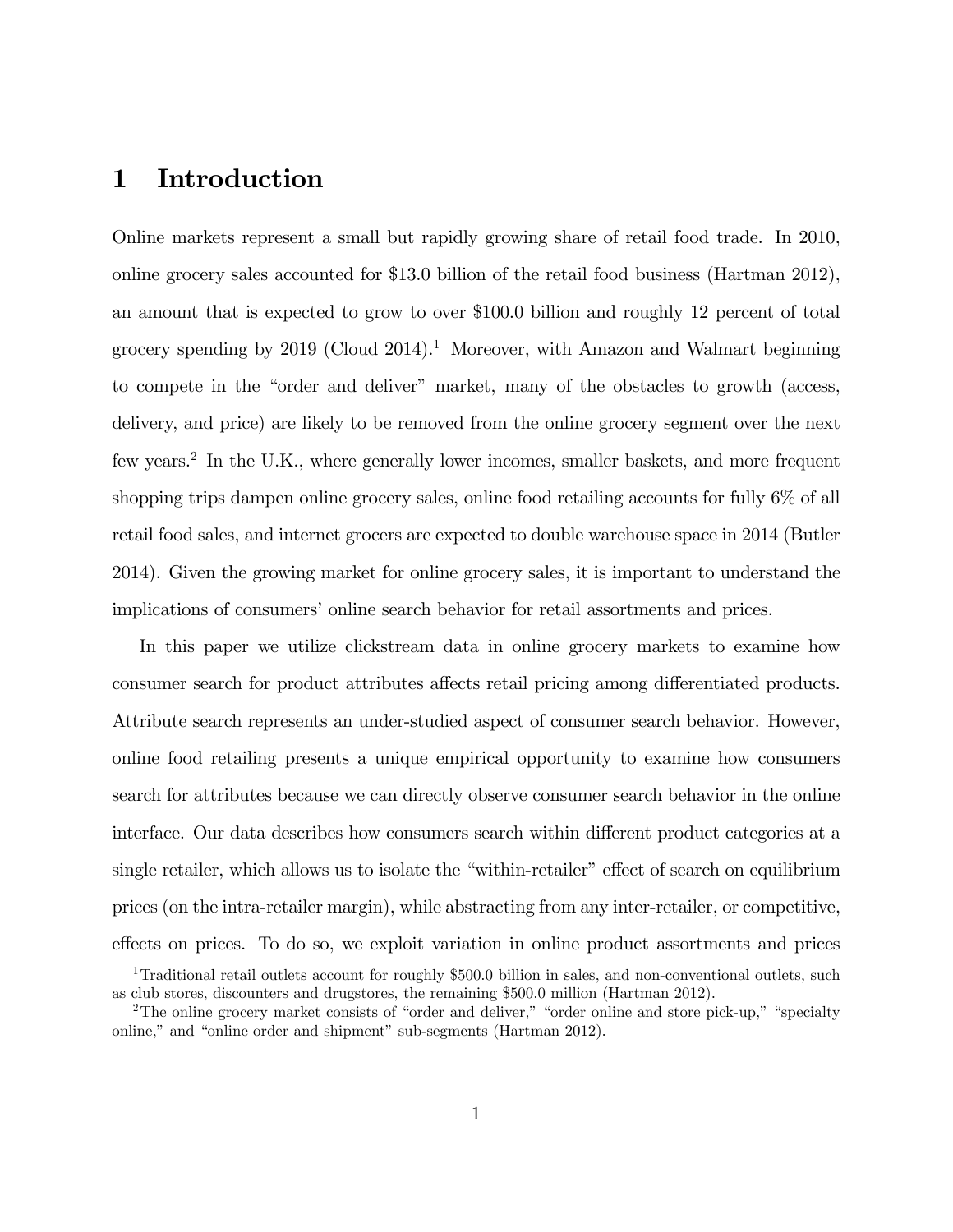across multiple grocery categories within a single retailer to examine the linkage between attribute provision, consumer search intensity, and retail prices.

While many researchers document significant variation in prices for identical products offered by online retailers (Brynjolfsson and Smith 2000; Clay, Krishnan, and Wolff 2001), it is not clear whether these differences in prices are due to search imperfections, differentiation among the retailers themselves, or in the allocation of consumer search effort over price or attribute search. For example, a consumer buying a book online may search among multiple retailers for the best price for a particular book, or may browse a given retailer to find an interesting book, so that observations of consumer search behavior may confound price and attribute search. In this regard, our study of consumer search behavior across multiple online grocery categories represents a relatively clean examination of how product proliferation affects consumer attribute search and retail pricing at the individual category level.

In general, online and offline retailing differ in at least two important ways. First, consumer search costs are substantially lower online than offline, which conventional wisdom suggests should lead to increased price competition among brands, raising demand elasticities and lowering equilibrium prices. However, an emerging literature on online search behavior provides evidence that online demand elasticities for grocery items tend to be lower than their offline counterparts (Degeratu, Wangaswamy, and Wu 2000; Andrews and Currim 2004; Chu, Chintagunta, and Cebollada 2008). While there are a number of plausible explanations for this seemingly paradoxical effect, for instance online consumers may tend to be more time constrained, have higher incomes, or have higher brand loyalty than offline consumers (Danaher, Wilson and Davis 2003), online retailing is also likely to reduce the cost of attribute search. The ability to access a greater volume of information on the attributes of goods sold online can lead to a second difference between online and offline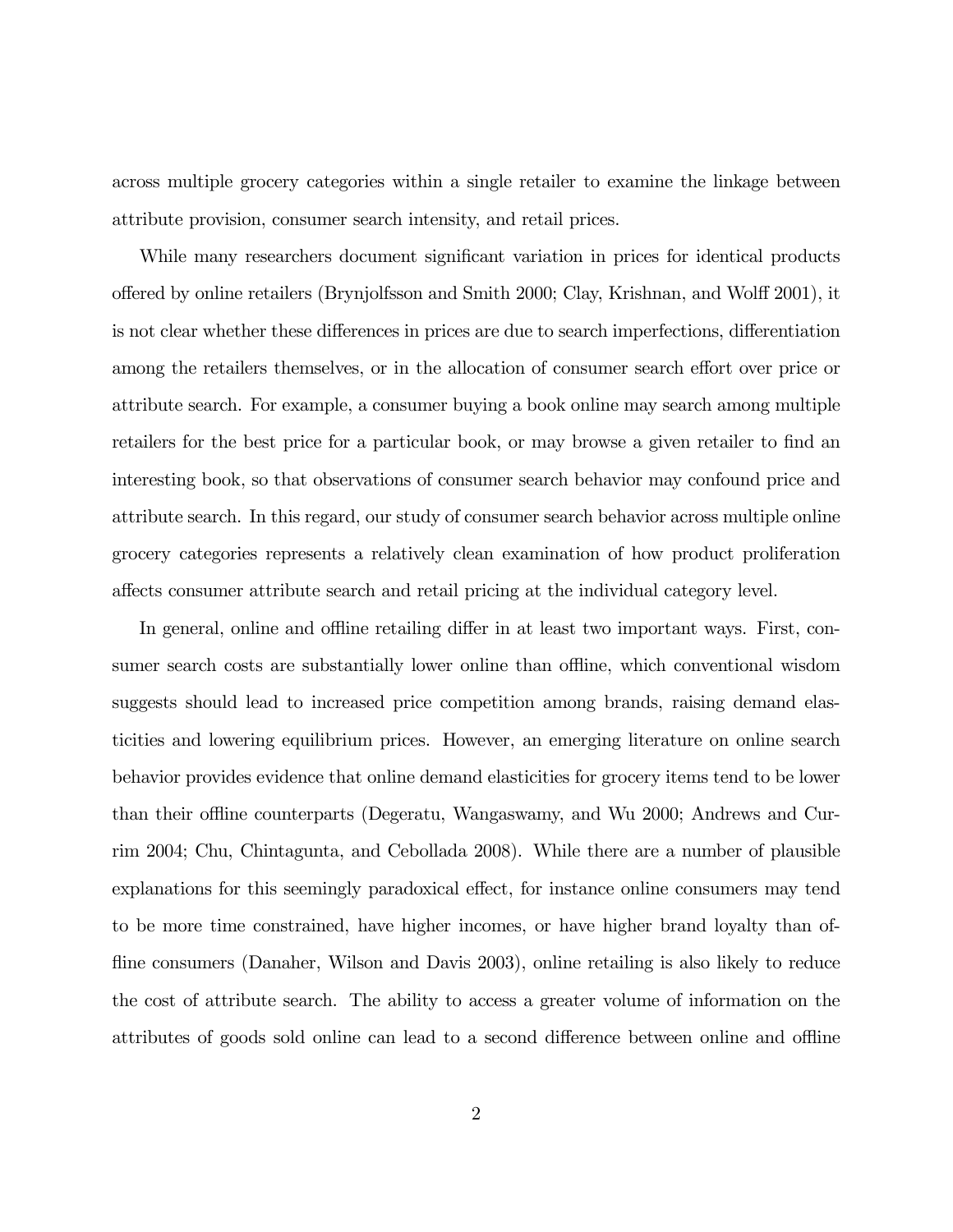retailing — the "long tail" effect (Anderson 2006) that arises from a flattening of the sales distribution across the product assortment in each category. Brynjolffson, Hu, and Simester (2011) find that, after controlling for supply factors, lower search costs online imply much deeper effective assortments, which is the segment of the product assortment that shoppers actually sift through to find the specific product attributes they desire. The ability to shop more efficiently for desired attributes can sharpen product differentiation, reducing the elasticity of demand for foods sold online, and raising retail margins (Alba, et al. 1997; Chen and Hitt 2003; Kuksov 2004; Cachon, Terwiesch, and Yu 2008). Despite the theoretical research supporting this argument, there is little empirical evidence to date that provides clear separation between the effects of changes in price and attribute search on retail prices.

In this study, we examine the relationship between price and attribute search in online food markets. We frame our analysis by decomposing search costs between attribute search, which occurs on the intra-retailer margin within particular product assortment, and price search, which result in demand effects that are internalized between products on the intraretailer margin but that affect equilibrium prices between rivals on the inter-retailer margin. On the inter-retailer margin of the grocery market, price comparison across retailers tends to occur at the basket-level rather than at the individual product level, resulting in a nonmonotonic relationship between prices and the depth of retail product assortments (Hamilton and Richards 2009). Our decomposition of consumer attribute search on the intra-retailer margin allows us to exploit variation in the depth of product assortments across online grocery categories to examine how consumer search responds to the depth of retail product assortments.

In principle, providing a deeper product assortment can have two possible effects on attribute search. First, consumers faced with a larger attribute set to sort through may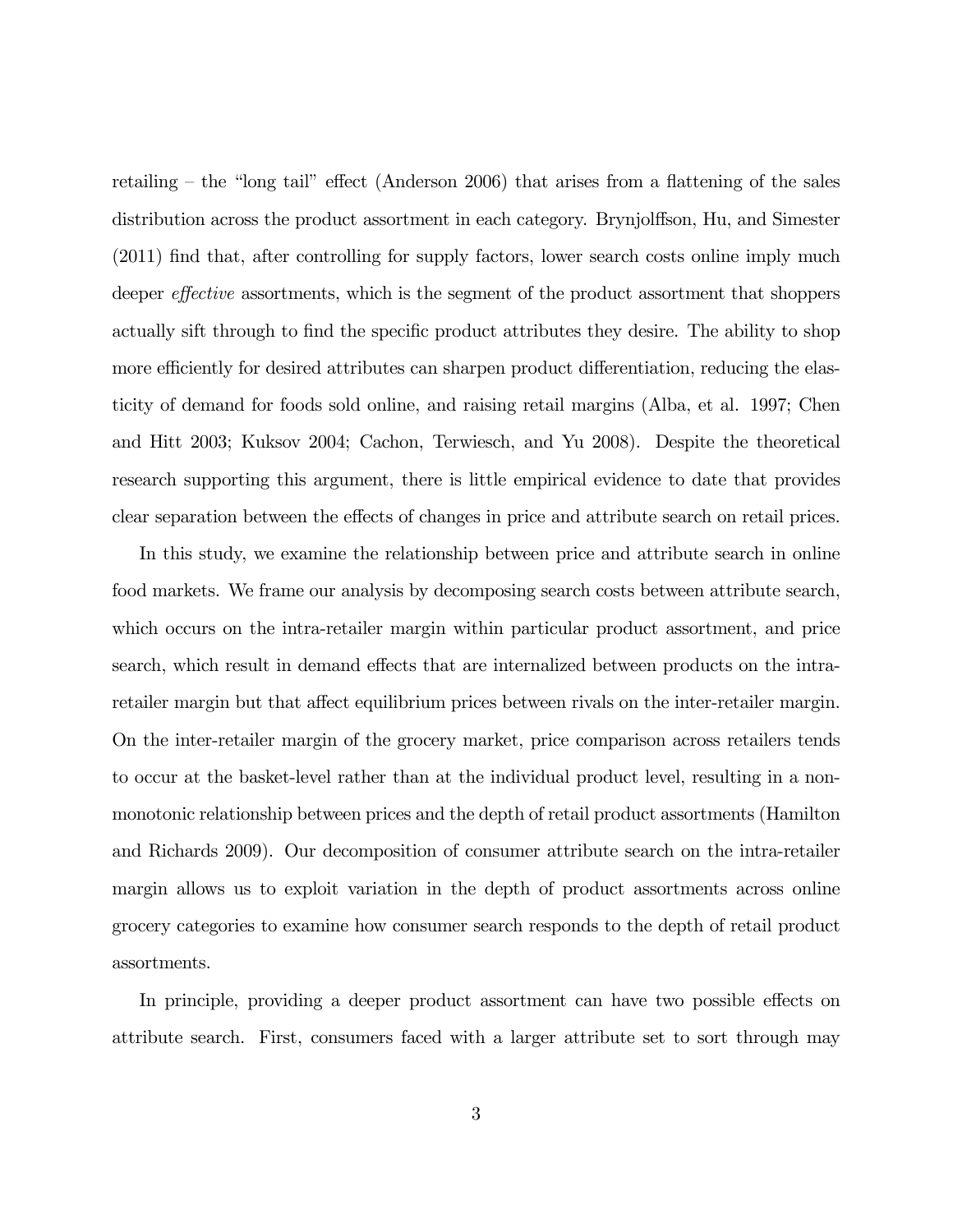respond to increased product variety by raising search intensity, which would tend to make demand more price elastic as consumers carefully consider all aspects of the products they search (Kuksov 2004; Cachon, Terweisch and Yu 2008). Second, consumers may respond to deeper product assortments by reducing their search intensity. Longer product lines tend to fill the attribute space more densely with products, making it easier for consumers to find products with desirable attribute compositions, and this can facilitate superior matches between attributes and tastes for a given amount of search.

We consider a Butters (1977)-type process for search in attribute space in which consumers select the level of effort to spend searching the attribute space for the most desired brand. Search behavior is conditional on the depth of the product assortment offered by the retailer whose product line is searched. The model results in the clear prediction that attribute search decreases in the depth of the retail product assortment. For example, if a consumer is searching the attribute space for wheat-based breakfast cereal with low sugar and dried-fruit, attribute search intensity may decrease if the cereal category is sufficiently deep that she can find cereal options with low sugar and dried fruit without having to weigh the relative merits of exchanging sugar for dried fruit, or substituting rice-based cereal for the preferred wheat-based alternative to acquire a desired mix of sugar and fruit.

The relationship between search and prices on the intra-retailer margin is less straightforward. If consumers search only for prices, as in Tappata (2009), Hong and Shum (2006), or Wildenbeest (2011), then the orthodox result arises that lower search intensity causes demand elasticities to fall, and equilibrium prices to rise as retailers exploit the fact that customers are not actively shopping for better deals. If consumers search for attributes, however, as they most surely do online (Anderson 2006), then the negative relationship between search and prices arises through a different mechanism. Namely, when searching for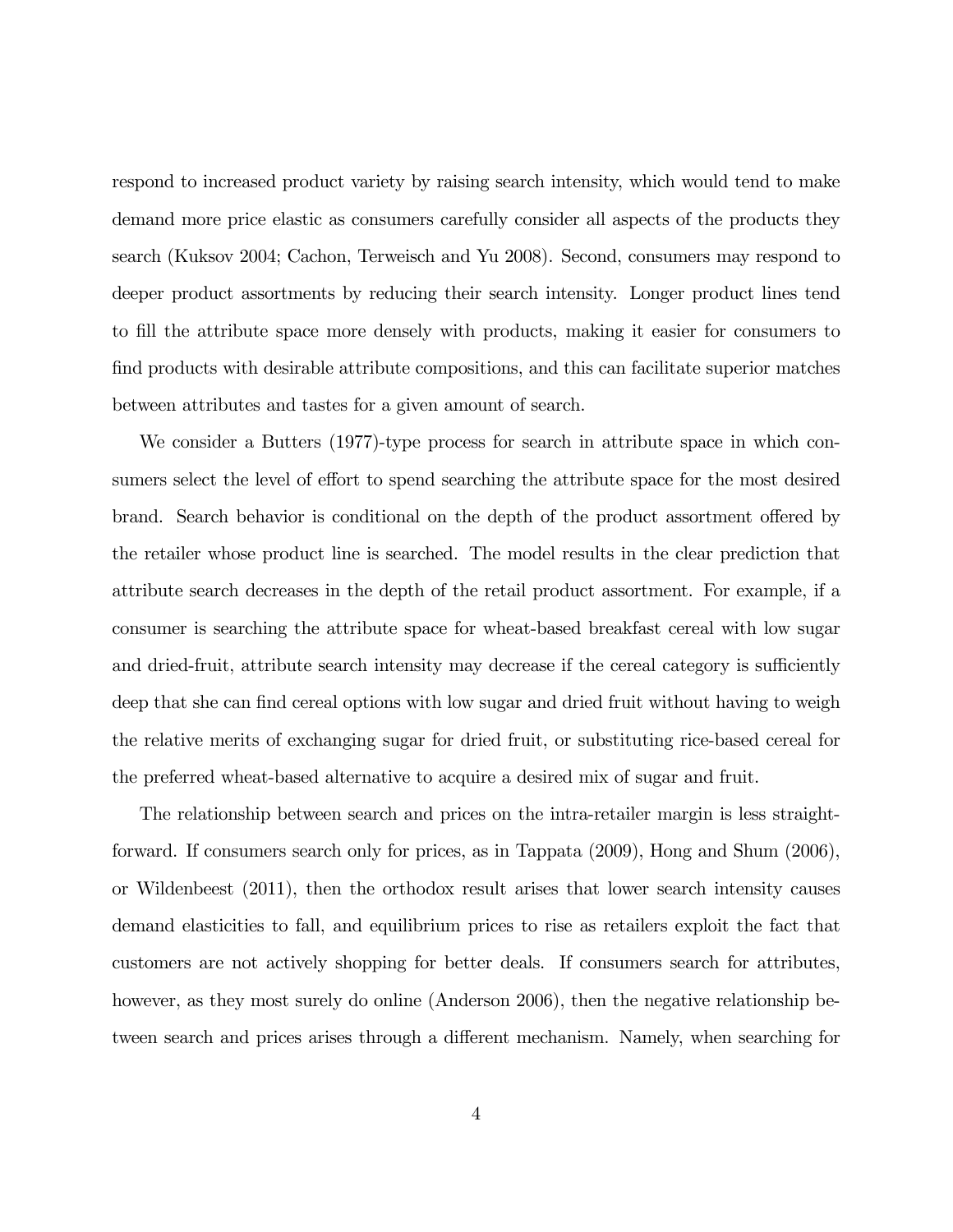attributes consumers become more particular as to the exact specifications of the product they want, and become less sensitive to prices as a result. Facilitating attribute search allows consumers to indulge in niche, or "long tail" items, and equilibrium prices rise for highly differentiated items.

We test the implications of our model of attribute search using a data set describing online search behavior of visitors to Safeway.com. We exploit variation in the number of brands offered in different categories online to examine attribute search in response to changes in assortment depth in a setting that allow us to isolate the intra-retailer margin of consumer search. Our clickstream data encompasses consumer-level observations of items purchased, amounts paid, and several alternative measures of search intensity. Two of these measures the duration spent on the website, and the number of pages viewed — form very good proxy measures for search intensity.3 With these measures, we are able to test the relationship between product variety and search intensity, and then examine the implications of search intensity for retail prices in a reduced-form search model. Once consumers determine how intensively they will search for attributes on the intra-retailer margin, observed prices reflect an equilibrium between shoppers' willingness to pay for specific items, and retailers' expectations to be rewarded for making the search process easier. Because search and prices are determined together, we estimate a simultaneous model of search and price-determination using GMM, instrumenting for endogenous search intensity.

Controlling for unobserved heterogeneity in our panel-data allows us to control for many of the confounding factors between product variety provision, search intensity, and equi-

<sup>3</sup>de Los Santos, Hortacsu, and Wildenbeest (2012) employ similar data from comScore, Inc. to test the appropriateness of sequential relative to a non-sequential model of search in a multi-retailer model of book shopping. They conclude that the data are more consistent with a non-sequential model of search. While our data is similar to theirs, our objective is rather to study intra-retailer search among several categories, and not inter-retailer search for the same item.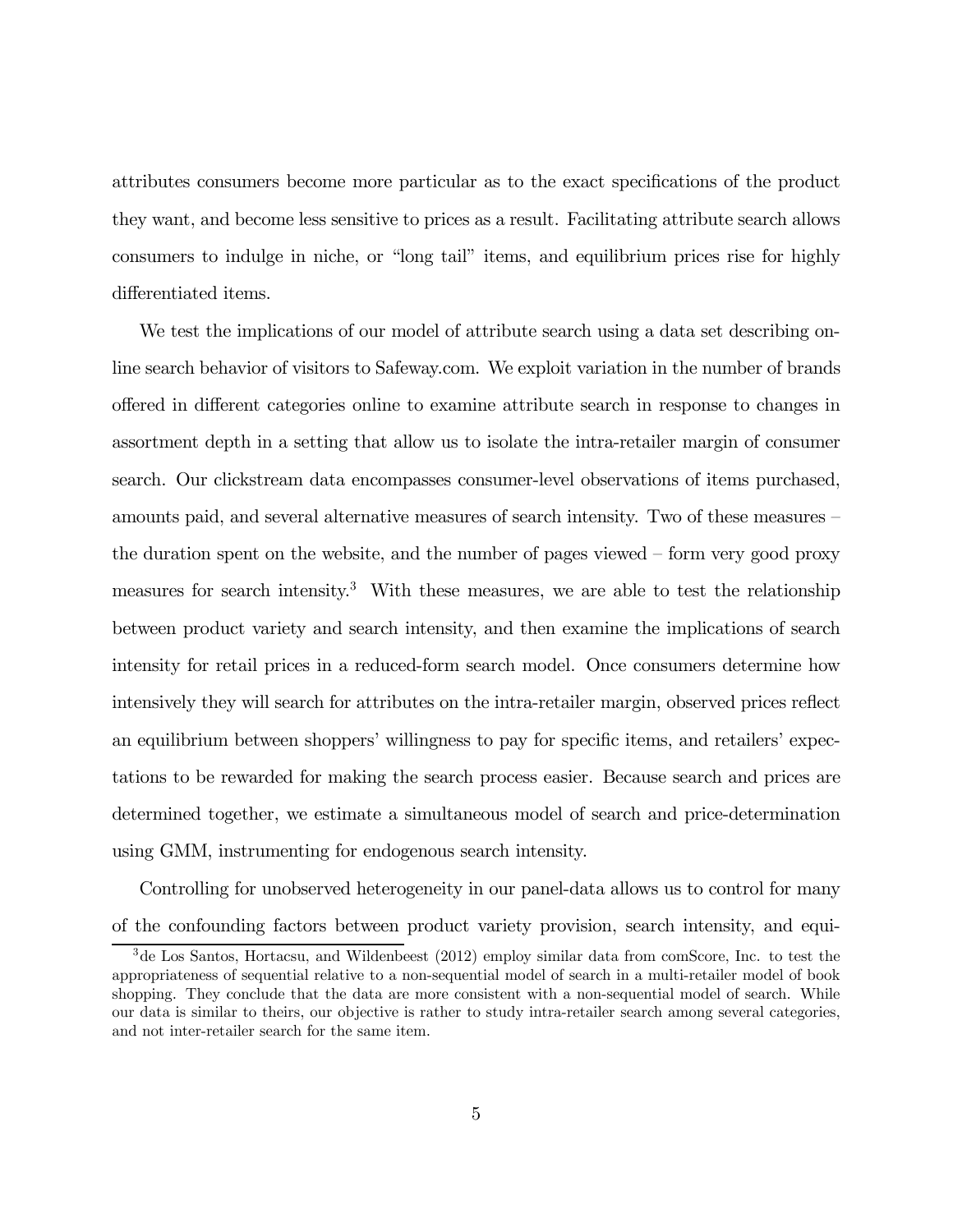librium prices. Our empirical findings strongly support our main hypotheses, namely that search intensity declines with the depth of the product assortment, while equilibrium retail prices rise with assortment depth.

Much of the existing empirical literature focuses on either the relationship between product variety and search (Iyengar and Lepper 2000; Diehl and Poynor 2010; Kuksov and Villas-Boas 2010) or between search and prices (Mehta, Rajiv, Srinivasan 2003). Here, we examine the two together by empirically examining the relationship between variety and equilibrium prices, as moderated by consumer's optimal search behavior. Our findings paint an entirely different picture for food retailing than that expected by more casual empiricism. That is, because the conventional wisdom assumes prices fall with search costs, and search costs are lower online than offline, retail food prices are expected to fall as online grocery shopping becomes the norm. However, we show that the opposite is more likely to happen – consumers will not have to search as intensively for food items that they prefer, retail price elasticities will fall, and prices will rise. Retailers use the online channel to differentiate more efficiently, and raise margins by selling to more discriminating consumers.

In the next section, we derive a simple theoretical model of variety, search, and retail prices in which consumers search for attributes they prefer in an attribute space inhabited by differentiated food products. We summarize our data and describe our empirical strategy in more detail in a third section, while we present and interpret our econometric results in a fourth. In the fifth section, we draw some of the more important implications of our findings for the performance of the retail food sector, and for food prices more generally, and suggest avenues for future research in this area.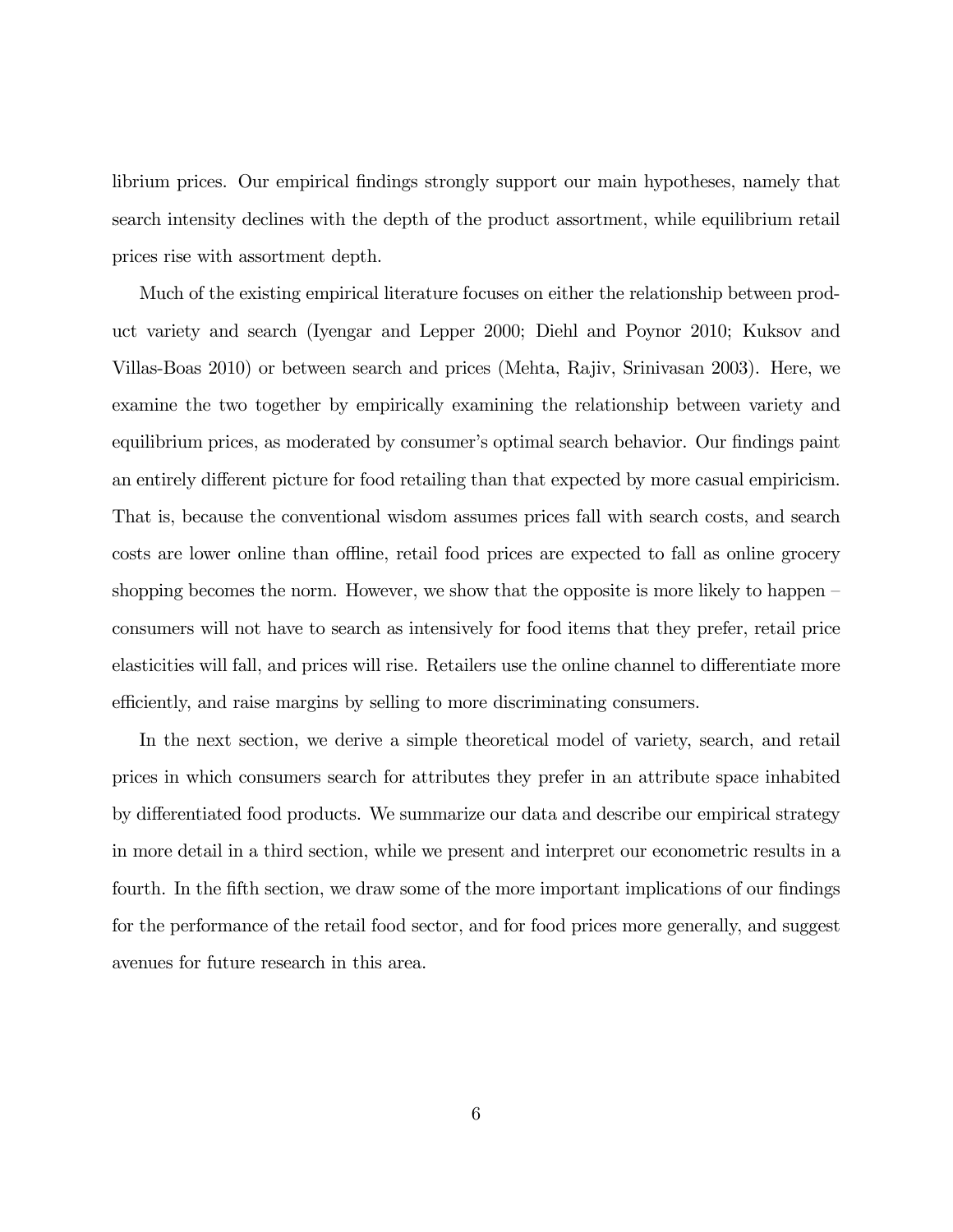### 2 Economic Model of Consumer Search

In this section, we develop a simple conceptual model of search, and then use this model to derive testable hypotheses regarding how the net benefits of search are expected to change as retailers increase variety. The model is framed by a three stage game in which retailers select product variety and position their products in attribute space in stage 1, retailers select prices for products in the category in stage 2, and consumers select between retailers based on product variaty and prices and search over attributes at the chosen retailer  $j$  in stage 3.

We consider a Butters (1977)-type process for consumer search in attribute space. Consumers have no ability to target search towards particular product segments and choose a level of "search intensity", which represents the level of effort spent searching for the most desired brand. Following Bakos (1997) and Innes and Hamilton (2014), we assume consumer's attribute preferences are uniformly distributed around the circumference of a unit circle. Each consumer has unit demand for the product that matches most closely with her preferred product attributes, and retailers array their products in attribute space to facilitate matches between consumers and brands.

Consider, first, a full-information model of consumer purchasing behavior in which consumers have full information on the product attributes and prices available at all retail locations. Consumers selecting among products in a given retail store incur a "matching cost" of  $\delta$  per unit of distance in attribute space between the location of their most preferred product and the location of the nearest available brand. Retailers are able to reduce the distance between each consumer and her most desired product by increasing the depth of the product assortment  $(n_s)$ , where  $s = 1, 2, ..., S$  is an index of retail store. That is,  $n_s$  is the number of products on the intraretailer margin. Given an ex ante uniform distribution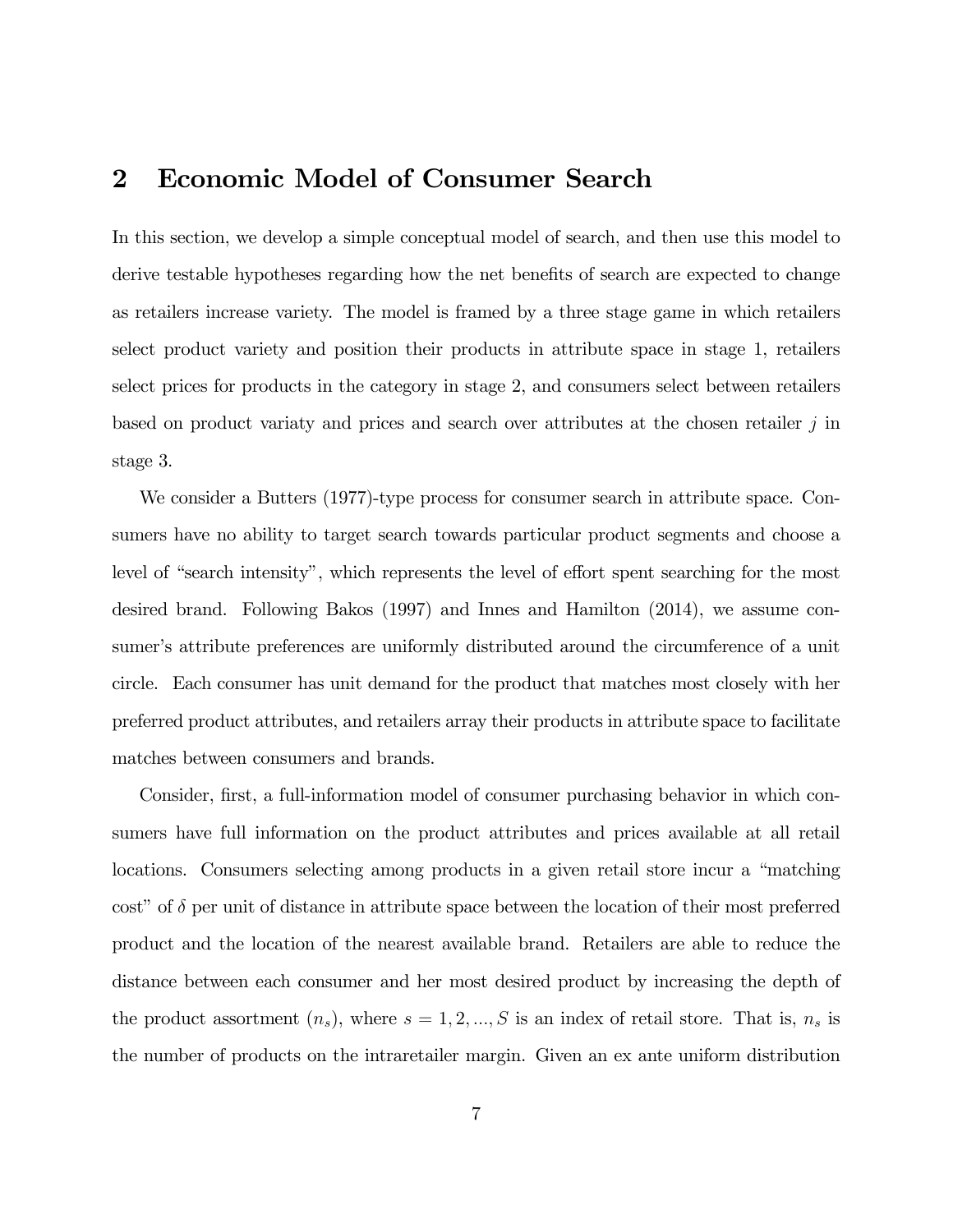of consumer preferences for product attributes, retailers optimally locate products symmetrically on the circle. Thus, competition between retailers in product assortments is thus isomorphic with competition between retailers in attribute space.

Measuring product variety continuously on the unit circle, the expected consumer matching cost when shopping at retailer  $s$  with assortment depth  $n_s$  is

$$
2n_s \int_0^{1/2n_s} \delta x dx = \frac{\delta}{4n_s}.
$$

Suppose prices are constant and equal across products in the category, for instance different flavors of yogurt at a supermarket.<sup>4</sup> Letting  $v$  represent the gross value each consumer receives from consuming her most preferred set of product attributes, expected utility from shopping at retailer s offering assortment depth  $n_s$  and prices  $p_s$  is:

$$
u_s(p_s, n_s) = v - p_s - \frac{\delta}{4n_s}.
$$

On the interretailer margin, retailers compete in prices  $(p_s)$  and product variety  $(n_s)$  subject to consumer transportation costs for traveling between retailers. Before turning to this stage, we next consider the role of attribute search in shaping retailer price and variety decisions.

Let  $\phi_i$  denote the search intensity of consumer *i* in attribute space, which we interpret as the probability that consumer  $i$  discovers a given product on the retailer's shelf. It follows that consumer *i* searches the attribute space with intensity level  $\phi_i$  to find her most desired brand with probability  $\phi_i$ . Similarly, the probability that the consumer fails to find her most desired brand as the outcome of her search, but discovers her second-favorite brand is given by  $\phi_i(1-\phi_i)$  and the probability that she fails to find any of her k most desired brands and

<sup>&</sup>lt;sup>4</sup>The assumption of constant prices across variants in the category clarifies the role of attribute search within a product category. Consumer search for lower prices between brands on the intraretailer margin has no strategic implications for consumer prices, because retailers act like monopolists on the intraretailer margin.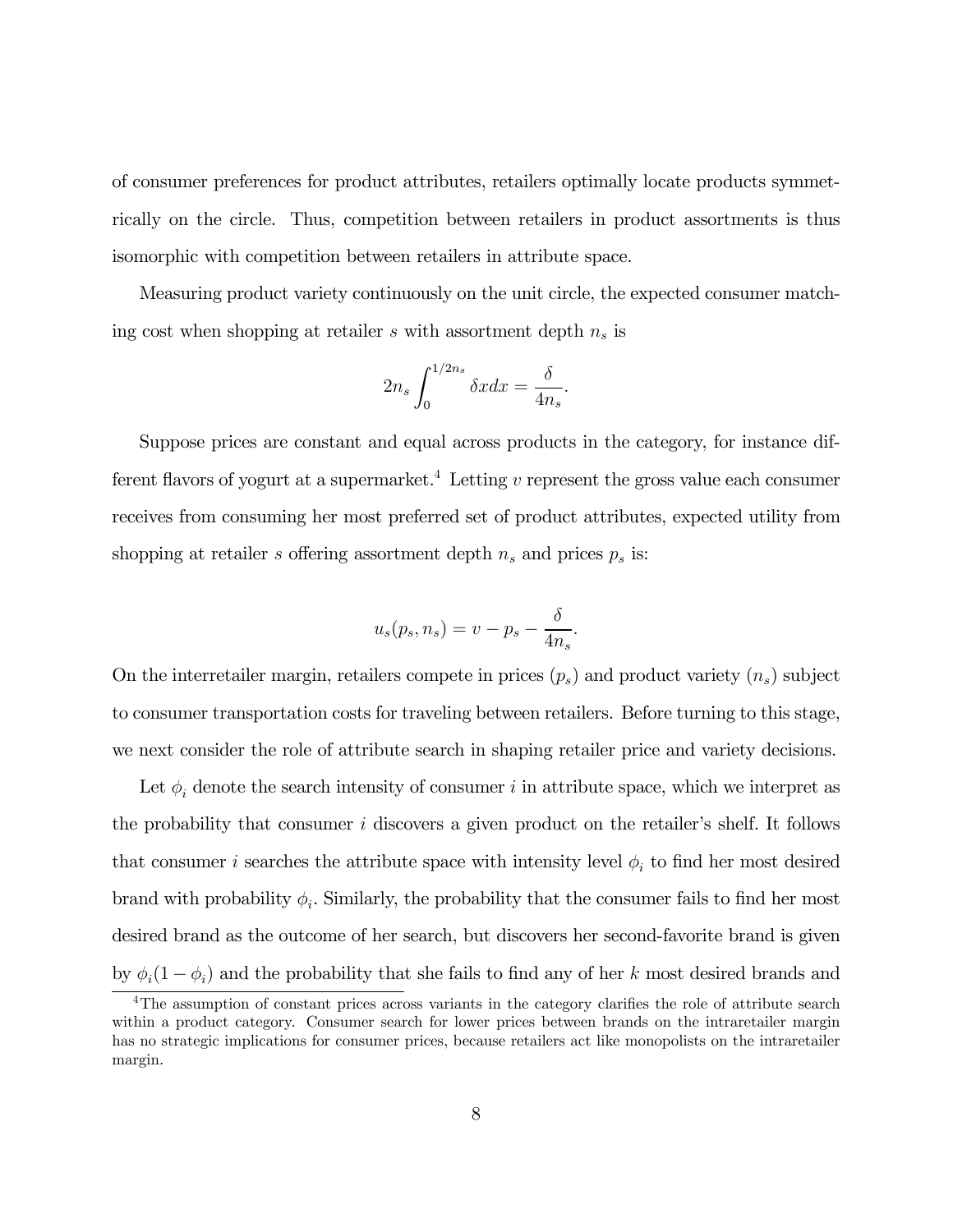finds her  $(k+1)$ <sup>th</sup> favorite brand is given by  $\phi_i(1-\phi_i)^k$ . Taking into account the location of products in attribute space, expected utility (gross of search cost) for consumer  $i$  who chooses search intensity  $\phi_i$  is

$$
E(u(p, n, \phi_i)) = \phi_i(v - p) \sum_{k=1}^n (1 - \phi_i)^{k-1} - \phi_i \frac{\delta}{4n} \sum_{k=1}^n (2k - 1)(1 - \phi_i)^{k-1}.
$$

Summing terms yields

$$
E(u(p, n, \phi_i)) = (1 - (1 - \phi_i)^n) \left[ (v - p) - \frac{\delta}{4n\phi_i} (2 - \phi_i) \right] + \frac{\delta}{2} (1 - \phi_i)^n.
$$
 (1)

For reasonable parameter values such that  $(1 - \phi_i)^n$  is small, a good approximation to expected utility in equation (1) is:

$$
E(u(p, n, \phi_i)) = (v - p) - \frac{\delta(2 - \phi_i)}{4n\phi_i}.
$$
 (2)

Next, let  $c(\phi_i)$  denote the costs of searching for attributes, where  $c_{\phi} > 0$ , and  $c_{\phi\phi} \geq 0$ . Search costs rise in the intensity of search as the probability of finding a suitable match requires greater cognitive effort for larger consideration sets. Upon entering a store, consumers facing posted prices of  $p_j$  and product variety  $n_j$  at retailer j select a search intensity to maximize expected utility in (2), net of the cost of search,

$$
E(u(p_j, n_j, \phi_i)) - c(\phi_i) = v - p_j - \frac{\delta(2 - \phi_i)}{4n_j\phi_i} - c(\phi_i).
$$

The optimal search intensity is then defined as the solution to:

$$
\frac{\delta}{2n_j\phi_i^2} = c_\phi(\phi_i). \tag{3}
$$

In settings with hierarchical search, it follows by implicit differentiation of (3) that:

$$
\frac{\partial \phi_i}{\partial n_j} = \frac{-\delta}{2n_j^2 \phi_i (2c_\phi + \phi_i c_{\phi\phi})} < 0. \tag{4}
$$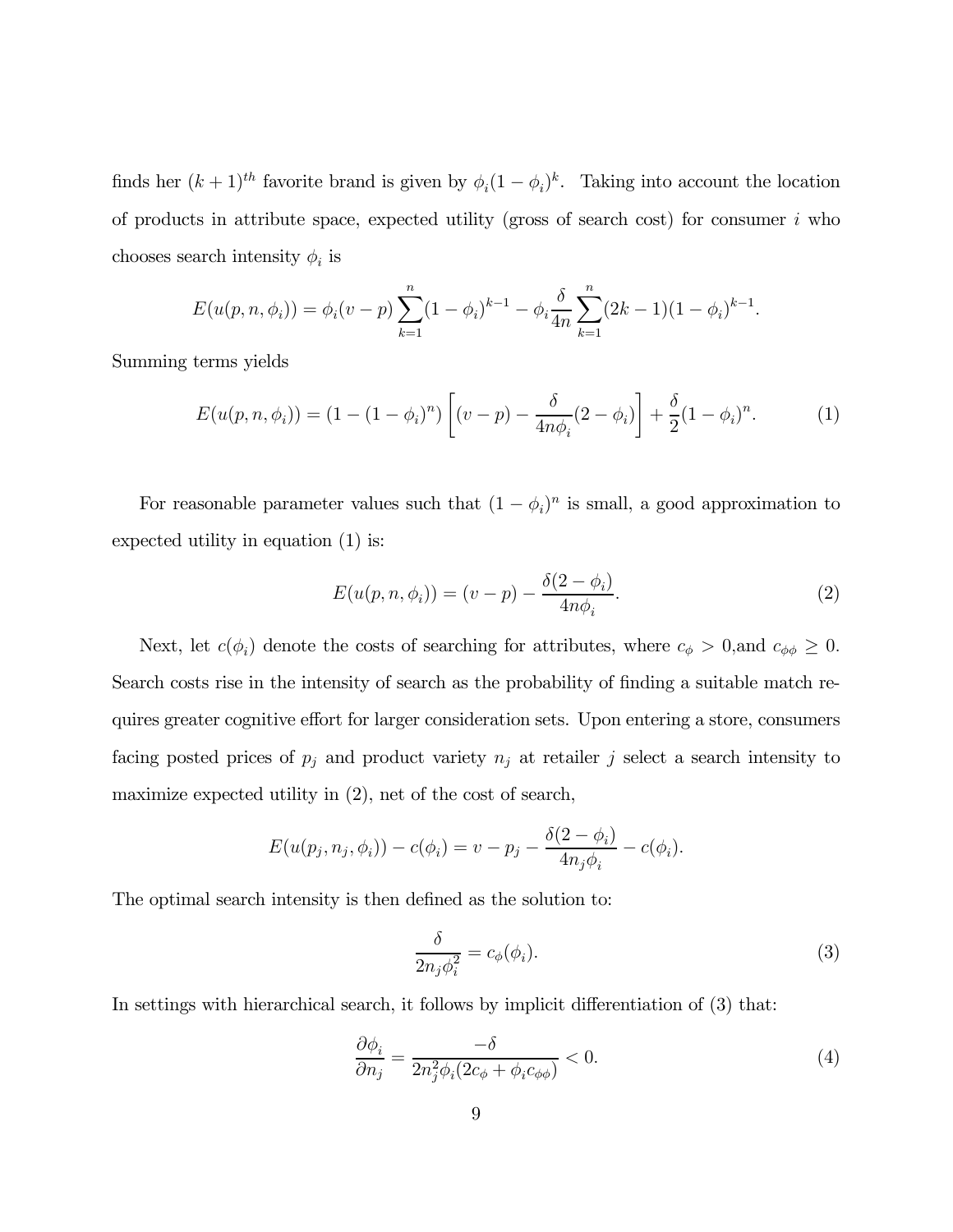The intensity of consumer attribute search decreases with product variety in the market equilibrium. The reason is that consumers are more likely to find a product that meets their needs with greater variety to choose from, decreasing the return to search. Put differently, greater product variety reduces the attribute distance between neighboring products in the category, so that searching to improve the match from the nth-preferred to the (n-1)thpreferred brand has a smaller consequence for utility.

Notice that attribute search does not depend on retail prices on the intraretailer margin. This is because consumers must search the attribute space to find their most desired product irrespective of the price level in the category. The process of attribute search on the intraretailer margin results in a particular match at that retailer that can subsequently be compared with the expected product match and prices available at rival retailers on the interretailer margin. Consumers prefer to shop with retailers that offer low prices and deep product assortments, but are unaware of the particular product they will find available at the chosen retailer until they enter the store.

Next consider retailer behavior on the interretailer margin of competition. For analytic convenience, suppose consumers are uniformly distributed on a Hotelling line between two competing retailers and face unit transportation costs of t. Letting  $\phi(n_s)$  denote the consumer search-response to product variety level  $n<sub>s</sub>$  by a representative consumer, consumer utility can be written as

$$
v_s(p_s, n_s) \equiv E(u(p_s, n_s, \phi(n_s))) - c(\phi(n_s)).
$$

Given the menu of expected product variety and prices available at retailer  $s, s = 1, 2$ , the location of the critical consumer on the unit line between retailers is

$$
\theta^*(p_1, n_1; p_2, n_2) = \frac{t + v_1(p_1, n_1) - v_2(p_2, n_2)}{2t}
$$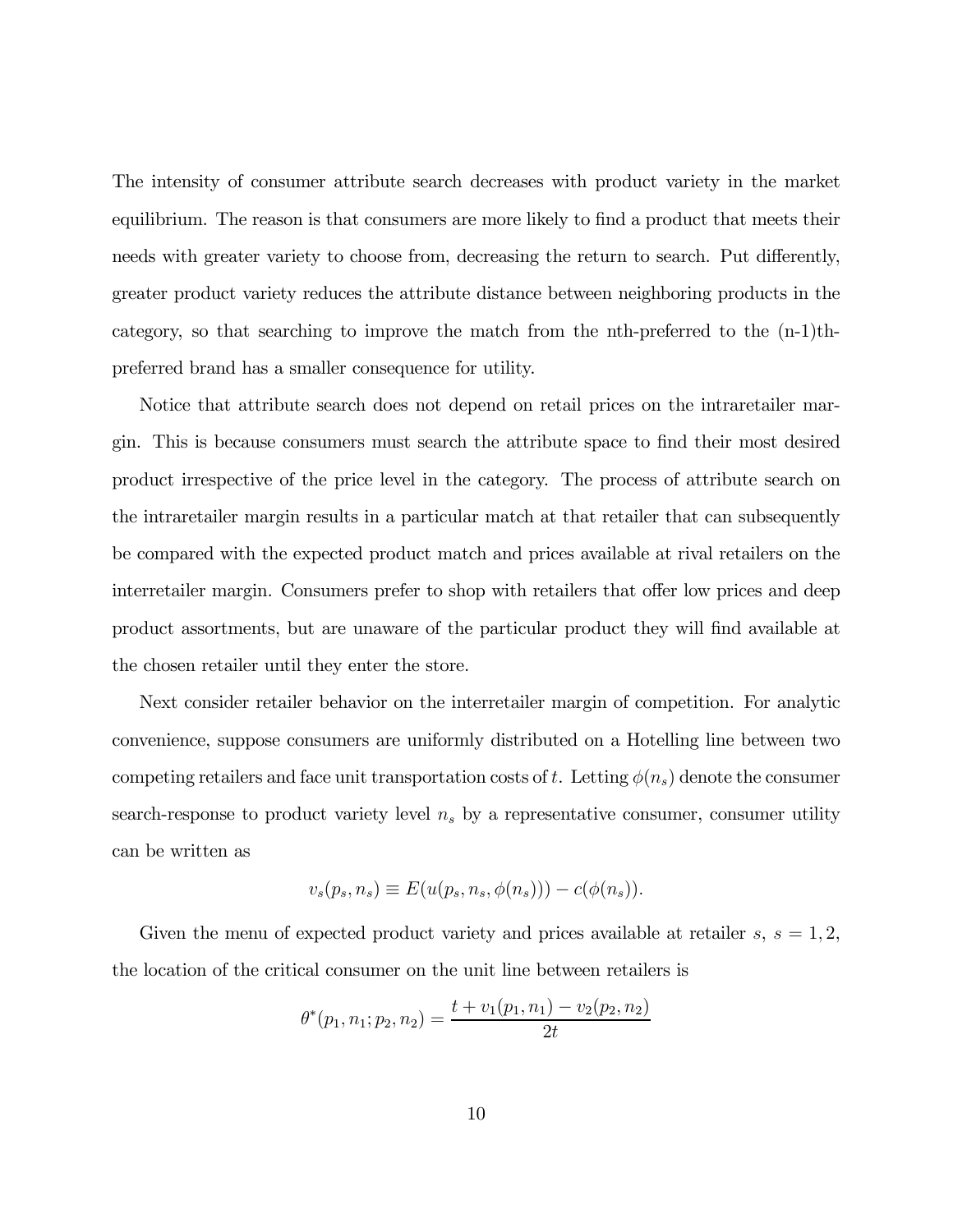Profit for retailer 1 is given by

$$
\pi_1 = \theta^*(p_1, n_1, ; p_2, n_2)(p_1 - c_1) - fn_1.
$$

The first-order condition in the pricing stage is given by

$$
\frac{\partial \pi_1}{\partial p_1} = \theta^*(.) - \frac{1}{2t}(p_1 - c_1) = 0,
$$

and similarly for retailer 2. In the symmetric equilibrium with fixed consumer territories,  $\theta^* = 1/2$ , the model yields conventional Hotelling prices,  $p - c = t$ ; however, retail margins in the present model depend on variety provision from the prior stage of the game. Noting that  $\theta^*(p_1, n_1; p_2, n_2)$  depends on prior outcomes for the product assortment selected by both retailers, retail prices in the final stage of the game respond to retail product lines according to

$$
\begin{bmatrix} -2 & 1 \ 1 & -2 \end{bmatrix} \begin{bmatrix} \partial p_1 \\ \partial p_2 \end{bmatrix} = \frac{\delta}{4n_1^2} \left( \frac{2-\phi_1}{\phi_1} \right) \begin{bmatrix} -1 \\ 1 \end{bmatrix} \partial n_1,
$$

which yields

$$
\frac{\partial p_1}{\partial n_1} = \frac{\delta}{12n_1^2} \left( \frac{2 - \phi_1}{\phi_1} \right) = \frac{-\partial p_2}{\partial n_1} > 0.
$$

Now consider the variety choice stage of the game. The optimal variety choice of retailer 1 satisfies

$$
\frac{\partial \pi_1}{\partial n_1} = \frac{1}{2t} \left( \frac{\partial v_1}{\partial n_1} + \frac{\partial v_1}{\partial p_1} \frac{\partial p_1}{\partial n_1} - \frac{\partial v_2}{\partial p_2} \frac{\partial p_2}{\partial n_1} \right) - f = 0.
$$

Substituting terms from above and imposing symmetry  $(p_1 = p_2 = p; n_1 = n_2 = n)$  yields

$$
\frac{\delta(p-c)}{24tn^2} \left(\frac{2-\phi}{\phi}\right) = f.
$$
\n(5)

The price implications following a search-response to a change in variety are given by implicit derivation of (5) with  $\phi = \phi(n)$  given by equation (3). Considering a multilateral increase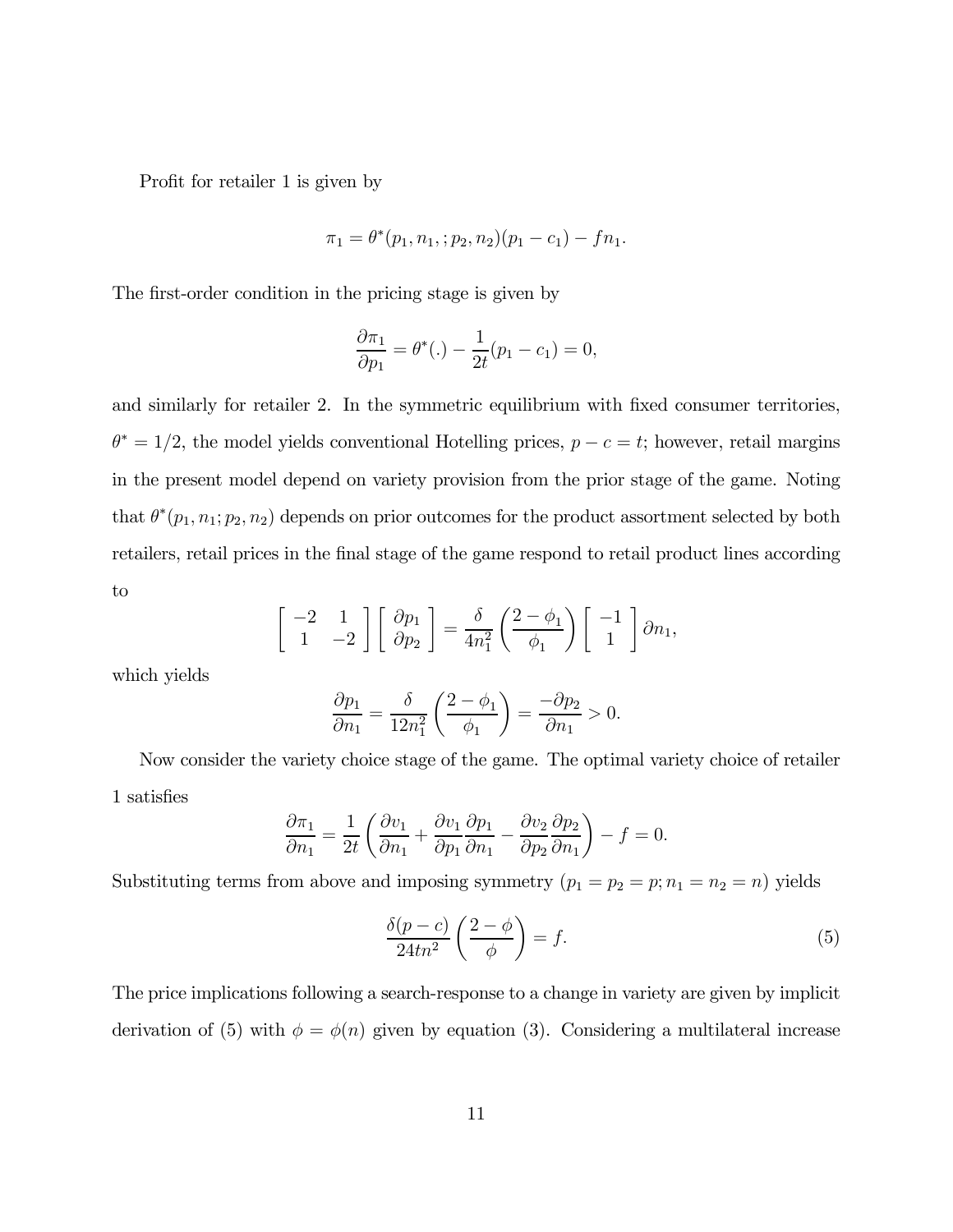in product variety at both retailers in the symmetric market equilibrium, the price effect of search is given by

$$
\frac{\partial p}{\partial n} = \frac{2(p-c)}{\phi(2-\phi)n} \left[ \phi(2-\phi) + n \left( \frac{\partial \phi}{\partial n} \right) \right],
$$

where the consumer search response to greater variety is given by equation (4). Given that consumer attribute search intensity decreases with the depth of product assortments, equilibrium prices can rise or fall on the interretailer margin depending on the magnitude of the effect of product variety on attribute search.

In the case of linear search costs over attributes,  $c_{\phi\phi} = 0$ , prices rise with assortment depth. Specifically,

$$
\frac{\partial p}{\partial n} = \frac{(p-c)(3-2\phi)}{(2-\phi)n} > 0.
$$

The mechanism underlying this effect is straightforward. Greater variety causes consumers to search less as consumers can find acceptable matches more easily. Retailers thus are able to forestall attribute search by providing deeper product assortments, enhancing pricing power on the interretailer margin. In the empirical model below, we test the prediction of the theory that product variety reduces search intensity using a reduced-form model of search behavior and price response.

### 3 Empirical Test of Variety and Search Intensity

#### 3.1 Overview

Empirical tests of search theory are relatively rare, because search behavior in traditional retail channels is difficult to observe. Recently, however, researchers have begun to exploit web technology that enables direct observation of search behavior online (Koulayev 2010; Honka 2010; Honka and Chintagunta 2013). For our empirical test, we use data describing grocery purchases made by online shoppers at a major supermarket website. By directly ob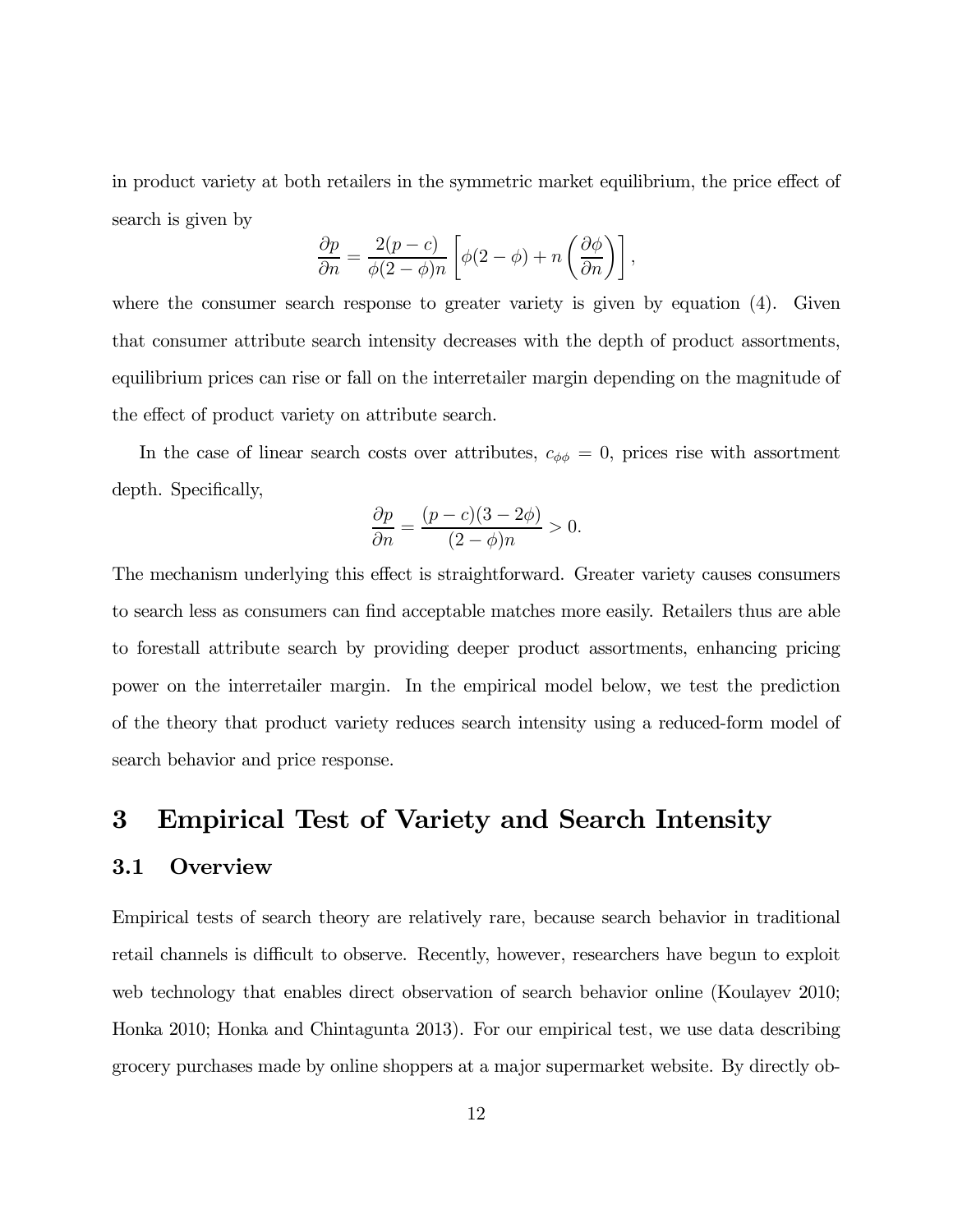serving search behavior, we are able to conduct empirical tests of our theory more effectively than the "structural" literature in which search behavior is only inferred (Mehta, Rajiv, and Srinivasan 2003).

#### 3.2 Online Search Data

Our data is drawn from the comScore, Inc. Web Behavior Panel (WBP).<sup>5</sup> comScore is the most prominent source of online purchase data in the US, and their WBP consists of over 50,000 households, tracked over a 3-year period. For our purposes, we were only interested in panelists' grocery shopping behavior, so our data focus only on visits to the only retailer with a national presence in online / local delivery: Safeway.com. The total number of households that reported more than 10 visits to Safeway.com was 36. WBP subjects agree to allow comScore install software on their primary home computer that tracks each keystroke when they are online. By following this "clickstream" data, comScore analysts know the websites visited on each session on the computer, the pages visited in each domain, the duration spent on each page, and whether a page visit results in a purchase, or additional search. From an economic perspective, WBP data allows direct measurement of each shopper's consideration set, how seriously each element of the consideration set was vetted, and which element was ultimately chosen. Our sample of WBP data, therefore, comprises some 5,267 clickstream observations and 148 completed shopping baskets from 389 different product categories.

To test the hypothesis that follows from the theoretical model above, we require a measure of search intensity, and a measure of assortment depth. Assortment depth (VAR) is calculated as the sum of all UPCs (universal product code, or unique items) purchased in each product category across all panel members in a particular week. That is, if panelists

 $5$ de Los Santos, Hortacsu, and Wildenbeest (2012) also use WBP data, but from a different set of retailers, and categories.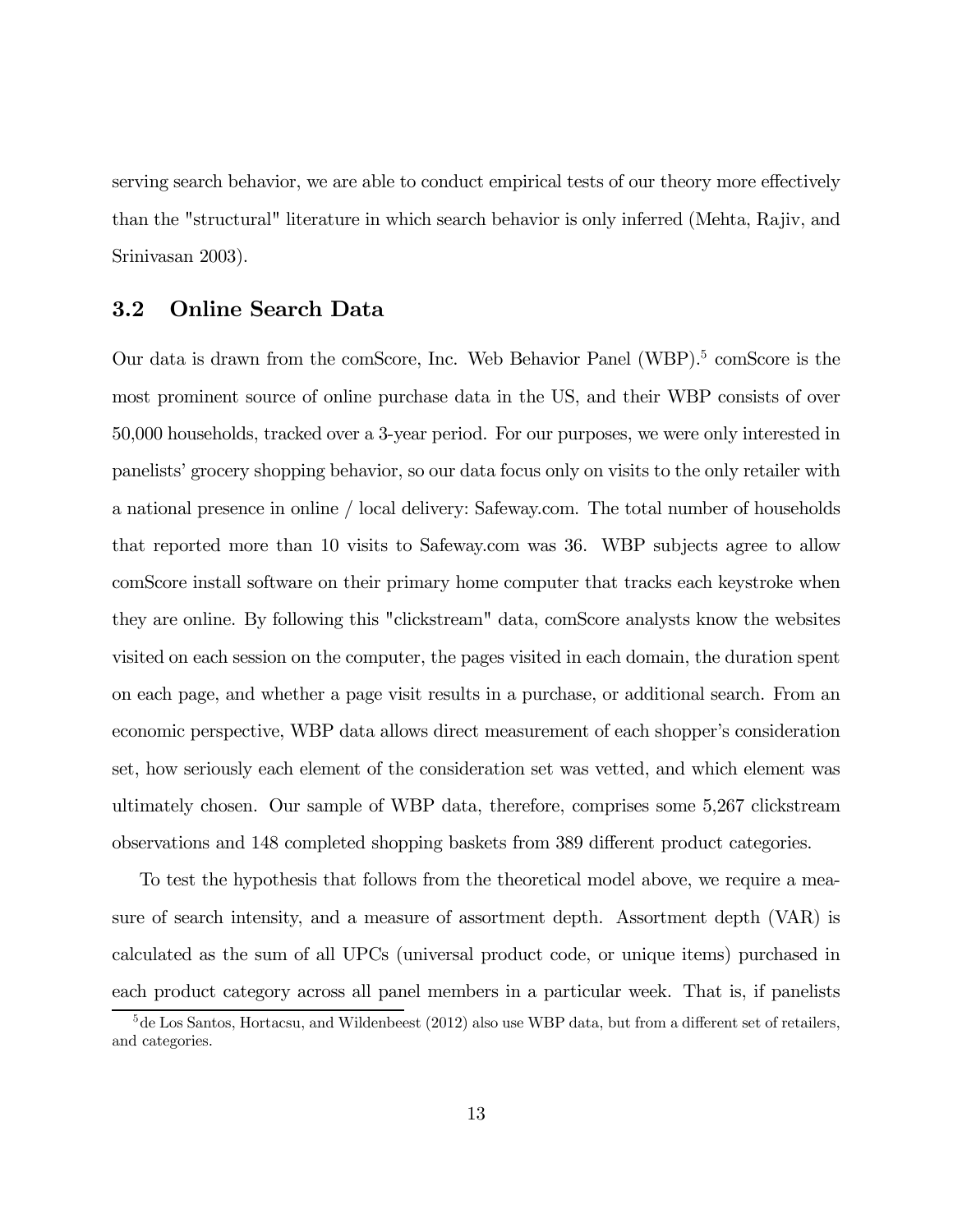purchased a total of 120 unique cereal products in the fourth week of the sample period, then we treat  $n$  as 120. We derive three measures of search intensity from the WBP data. First, we observe the number of pages viewed by each panelist on each shopping occasion, or browsing session in this case. The number of pages viewed per session (PAGES) is a rough measure of search intensity because the more pages viewed, the more products were considered. However, this measure does not take into account variation in the number of products sought by each shopper, and variation in shopping needs across browsing sessions. Therefore, we calculate a second measure of search intensity (SEARCH) by dividing the number of pages viewed by the number of products purchased on that trip. The resulting measure is likely to more closely capture the number of products considered relative to each purchase. Third, we have a measure of the amount of time spent per session. Again normalizing the session duration by the number of products purchased (DURATION) provides a reasonable proxy for the amount of mental processing time used in assessing each of the products that were purchased. If shoppers did indeed take the time to compare nutritional labels, or read ingredient lists, then DURATION would be much higher relative to a habitual purchase wherein no consideration of attributes took place.

We also have a measure of the unit price paid for each item purchased (PRICE). In order to ensure that the price variable is as comparable as possible across sample subjects, we define the price paid as the average unit price (\$ per relevant unit of measure for that category) across all purchases made by each household, on each purchase occasion, in each category.

Exploiting assortment, search, and price variation across different product categories in a panel-data environment is key to identifying equilibrium behavior on the intra-retailer margin. While others in this literature examine search across retailers (Brynjolfsson and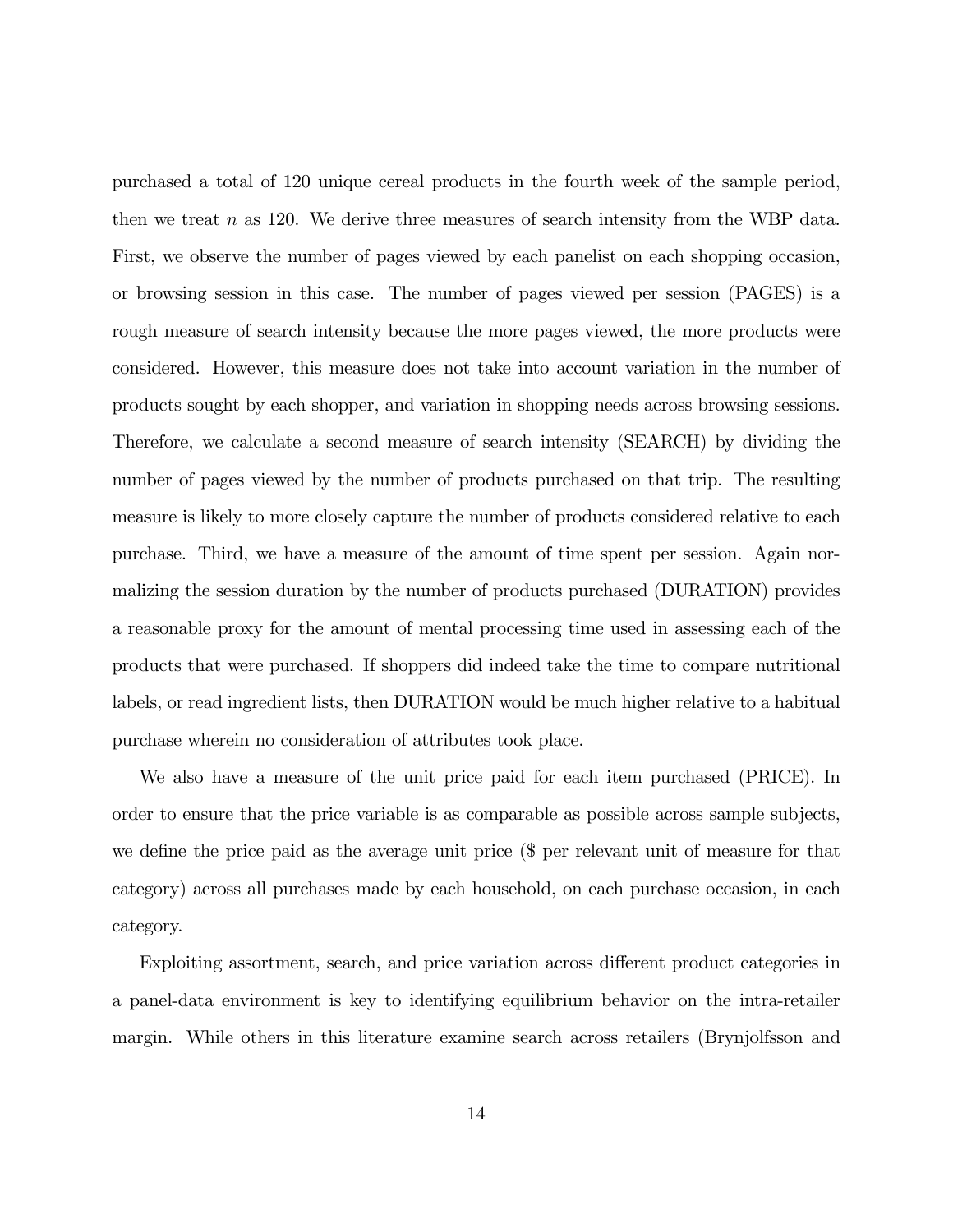Smith 2000; Clay, Krishnan, and Wolff 2001), they are unable to disentange the intraretailer from the inter-retailer, or competitive, effects of search. In our data, shoppers search more or less intensively across different product categories within the same retailer. If a particular consumer searches less in deeper categories, and is evidently willing to pay higher prices for the convenience of finding the ideal product match, then our hypotheses will be confirmed. We document the extent of category-level assortment and search variation in the next section. If our theoretical predictions are correct, then search intensity should be negatively correlated with the level of prices. This expectation is intuitive as orthodox theory suggests that as search increases, the elasticity of demand rises as the consumer becomes aware of more substitutes, and the level of prices falls. However, we describe a the mechanism that links changes in variety more specifically to prices through search intensity. That is, if consumers search for product attributes, then more variety makes this search less costly, search intensity falls, and retail prices rise as a result.

#### 3.3 Stylized Facts and Data Summary

In this Section, we provide a profile of the online grocery shoppers in the WBP data relative to a sample taken from a commonly used panel of offline shoppers (Nielsen Homescan). Based on the evidence presented in Degeratu, Wangaswamy, and Wu (2000), Andrews and Currim (2004), and Chu, Chintagunta, and Cebollada (2008), online and offline shoppers differ in important ways; however, it is not immediately obvious that the shoppers in our data share similar attributes to those in other, earlier studies. In our sample, the average online shopper spends \$180.23 per visit, is 52 years of age, and has annual income of \$88,300. For comparison purposes, the average Homescan shopper in 2009 is 50.3 years old, spends \$41.60 on groceries on each shopping trip, and has annual income of \$51,554. The finding that online buyers have more income, and spend more on each shopping occasion is consistent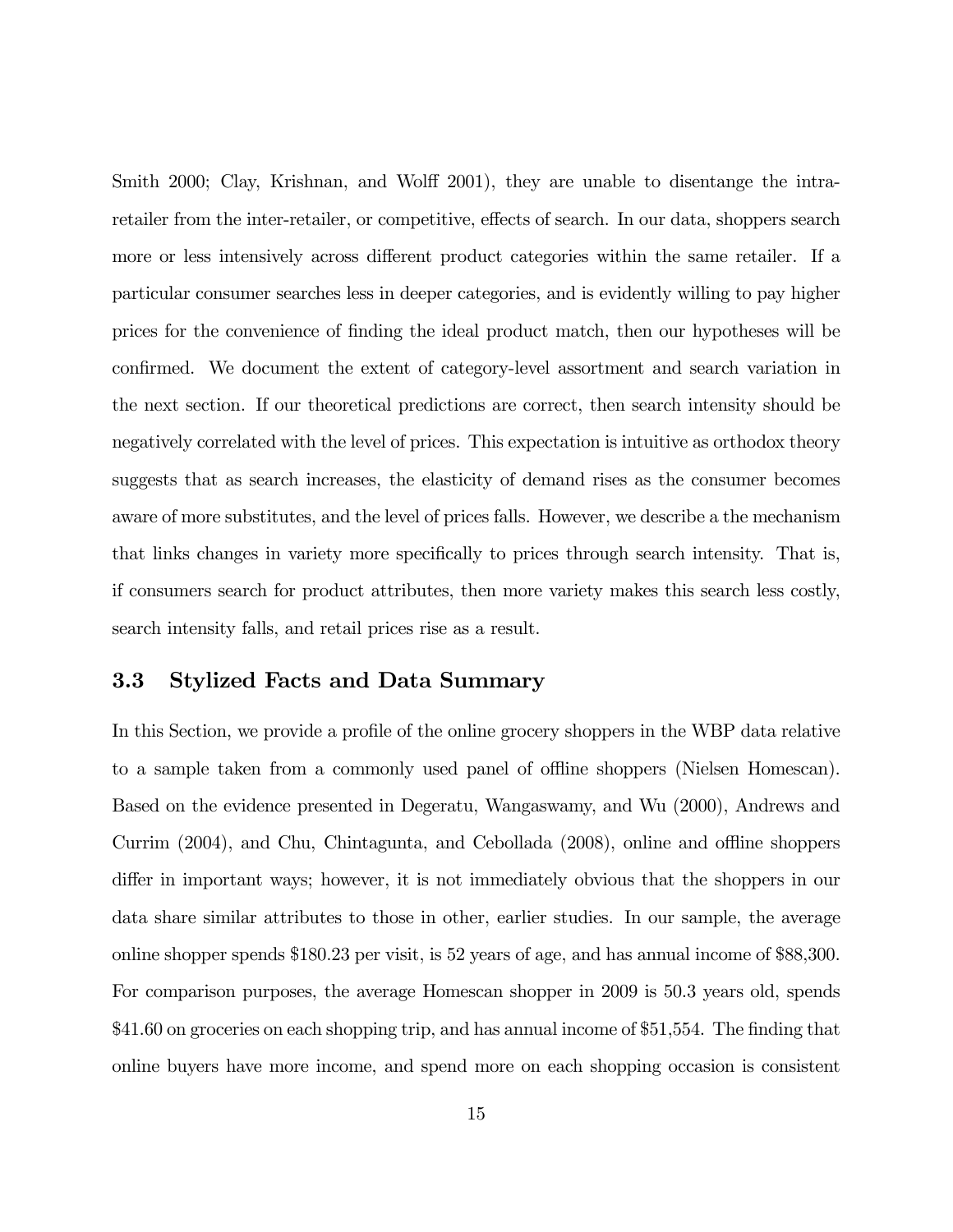with the literature on online shoppers (Dejeratu, Wangaswamy, and Wu 2000).<sup>6</sup> A more complete profile of the average WBP shopper is provided in table 1 below.

#### [table 1 in here]

Variation in assortment, and search behavior, across categories is key to our identification assumption. In table 1, we show that, on a category-basis, the mean number of products offered in each category was 5.83, with a standard deviation of 7.51. Although this is considerably lower than the observed number of SKUs in a typical category, either online or offline, recall that our measure of assortment depth is the range of products actually purchased by WBP members over the sample period, and that the comScore category definition is very narrow. As a result, the effective assortment size is more realistically measured than simply including all products stocked at any given time. Note also that the number of pages viewed per category is 80.62 with a standard deviation of 49.69, and the average duration is 45.33 with a standard deviation of 27.88. Taken together, these three pieces of summary data suggest that our data show ample variation in assortment, and search behavior, whether measured by the number of pages viewed, or the time spent on each page.

We calculate correlation coefficients among variety, search intensity, and prices, using our alternative measures of search intensity. These results are shown in table 2 below. In the upper matrix of table 1, we show correlation coefficients between variety, search intensity, and prices where search intensity is defined as SEARCH above. In the lower matrix, we define search intensity instead as DURATION, or the amount of time taken to purchase each item. Using the SEARCH definition of intensity, we find a statistically significant negative relationship between variety and search intensity, as predicted by our theory. Retailers are able to limit search behavior by providing greater variety. Moreover, we find a negative, and

<sup>6</sup>We cannot compare search intensities between online and offline shoppers, because Homescan does not contain a comparable measure of search intensity to either our PAGES or DURATION variables.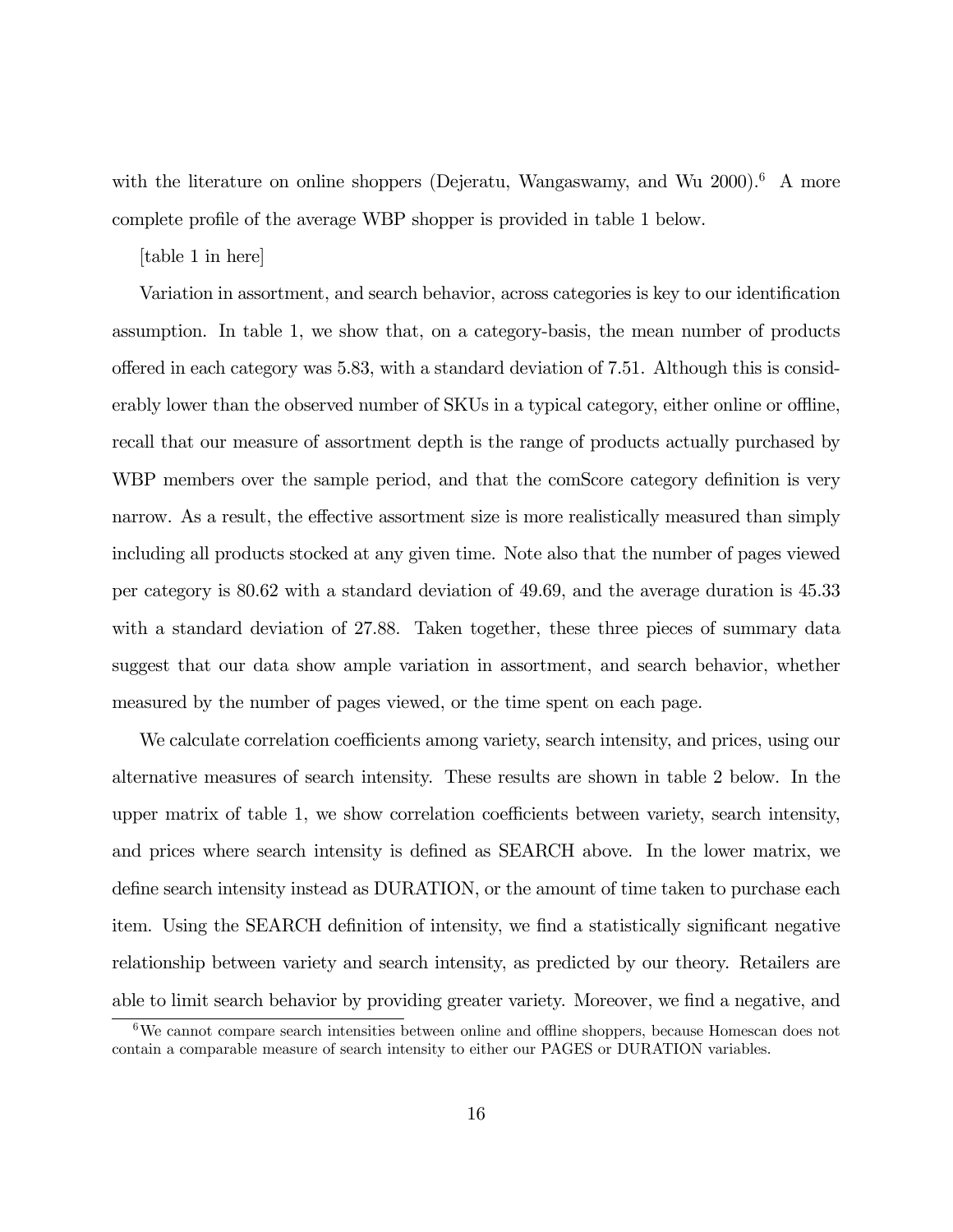significant, relationship between SEARCH and prices paid, meaning that when consumers searched less to find the desired product, they paid higher prices. Perhaps not surprisingly, the simple correlation between variety and prices, without considering search, is significant and positive (Trindade 2012; Richards and Hamilton 2014). That is, deeper assortments tend to be associated with higher retail prices in online grocery categories. In the lower matrix, we find a similar set of results when defining search intensity as the time taken to find each product. Namely, a deeper product assortment is associated with lower search intensity and higher prices. However, when measuring search intensity with the DURATION variable, the intervening linkage between search and prices is no longer statistically significant at a 5% level. Simple correlation coefficients, however, do not take into account other factors that may influence the incentive to search, or the clear endogeneity of search. In the next section,we develop a more complete empirical test of our theory of search and retail prices.

[table 2 in here]

#### 3.4 An Empirical Model of Variety, Search, and Retail Prices

In our theoretical model above, we implicitly assume retailer variety decisions are equilibria to a game played among retailers prior to households' search decisions, and retailers' pricing decisions. This assumption is both reasonable and descriptive as retail stocking decisions are made according to monthly or quarterly cycles according to contracts with suppliers, while pricing decisions are made weekly for each product in the store. Moreover, Brynjolffson, Hu, and Simester (2011) argue that deeper assortments online are facilitated by technological and supply-chain advances that are independent of any household's decision to search. Consequently, retail variety is exogenous to the consumer's decision. Conditional on the amount of variety in each store, the consumer then decides how much to search. Based on the level of revealed search activity, retailers then set equilibrium prices based on their expectations of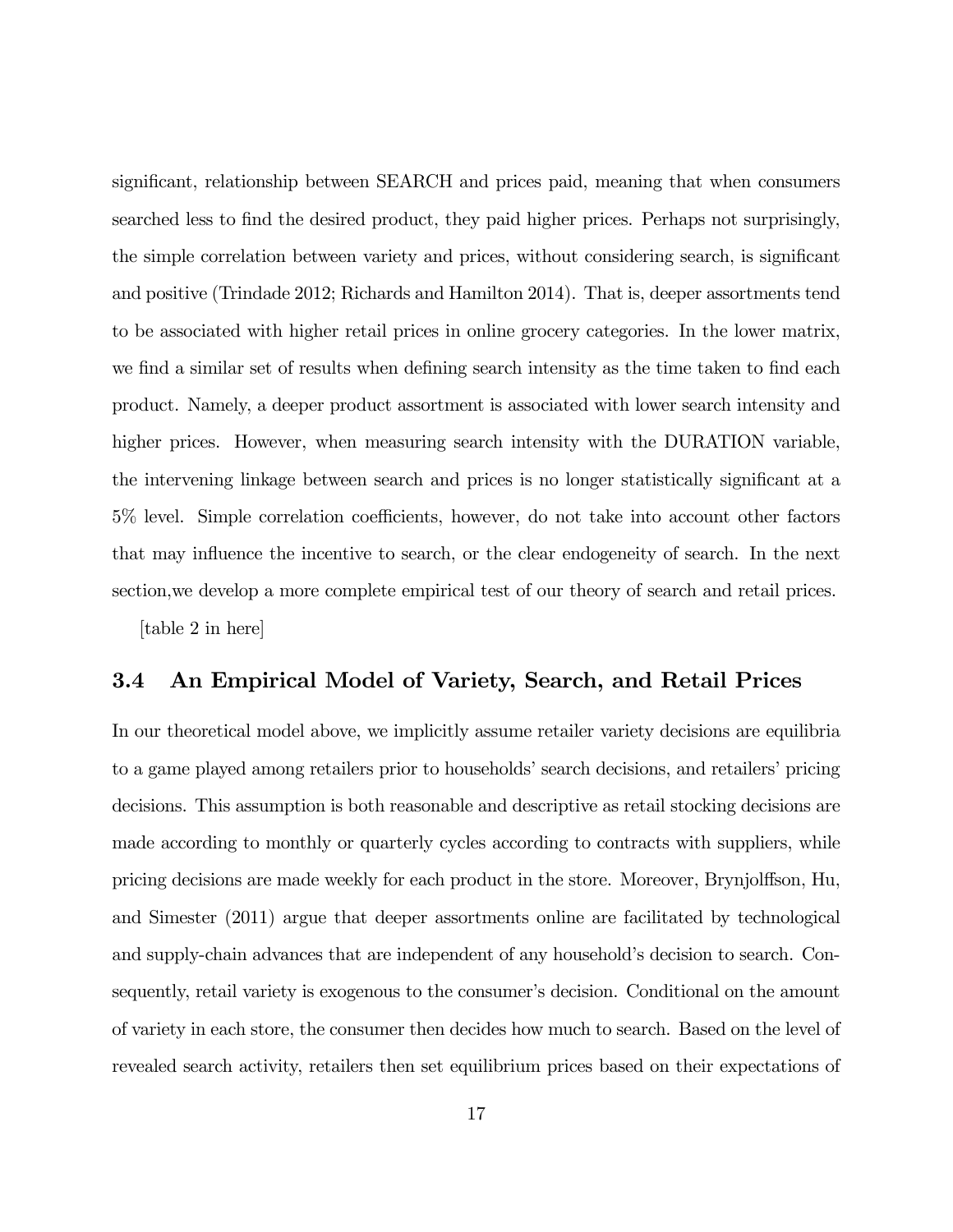how shoppers will respond. Our empirical model of variety, search, and retail prices reflects this logic as it consists of two equations: One describing search intensity as a function of retail variety and other factors, and a second that relates search intensity to equilibrium retail prices.

In the retail price equation, however, search intensity is endogenous. Consequently, we instrument for search with variables that are likely to be correlated with the cost of search, and hence the amount of search "supplied" by households, and yet mean independent of retail prices. Because variety is thought to be related to retail prices, it is not an appropriate instrument, even though it is an important determinant of search cost. Most search cost models assume that search behavior is determined instead by travel cost, and cognitive cost, or the dollar-metric amount of time spent thinking about how one product compares to another (Mehta, Rajiv, and Srinivasan 2003). Cognitive cost, in turn, is determined by the innate ability of the decision maker to recall and compare accurately, and his or her opportunity cost of time. Of course, we do not have data on the former, so we instrument search intensity with measures of the opportunity cost of time. Income, age, and the number of children in the household are each measures of the value a household is likely to place on time. Income is a direct and somewhat obvious measure of the opportunity cost of time as it reflects, or should reflect, the value of next-highest use of the shopper's time. For much the same reason, search cost should fall with age. As the shopper moves beyond their peak earning years, and into retirement, the lower the opportunity cost of time spend shopping.<sup>7</sup>

Household size is expected to be positively related to search costs for two reasons. First, if tastes are randomly distributed among household members, and one shopper is nominated to buy for the entire household, then larger households place a greater decision-making burden

 ${}^{7}$ A counterargument could be made for the fact that advancing age implies increasing scarcity of remaining time, therefore increasing the marginal value. We expect the argument advanced in the text to dominate.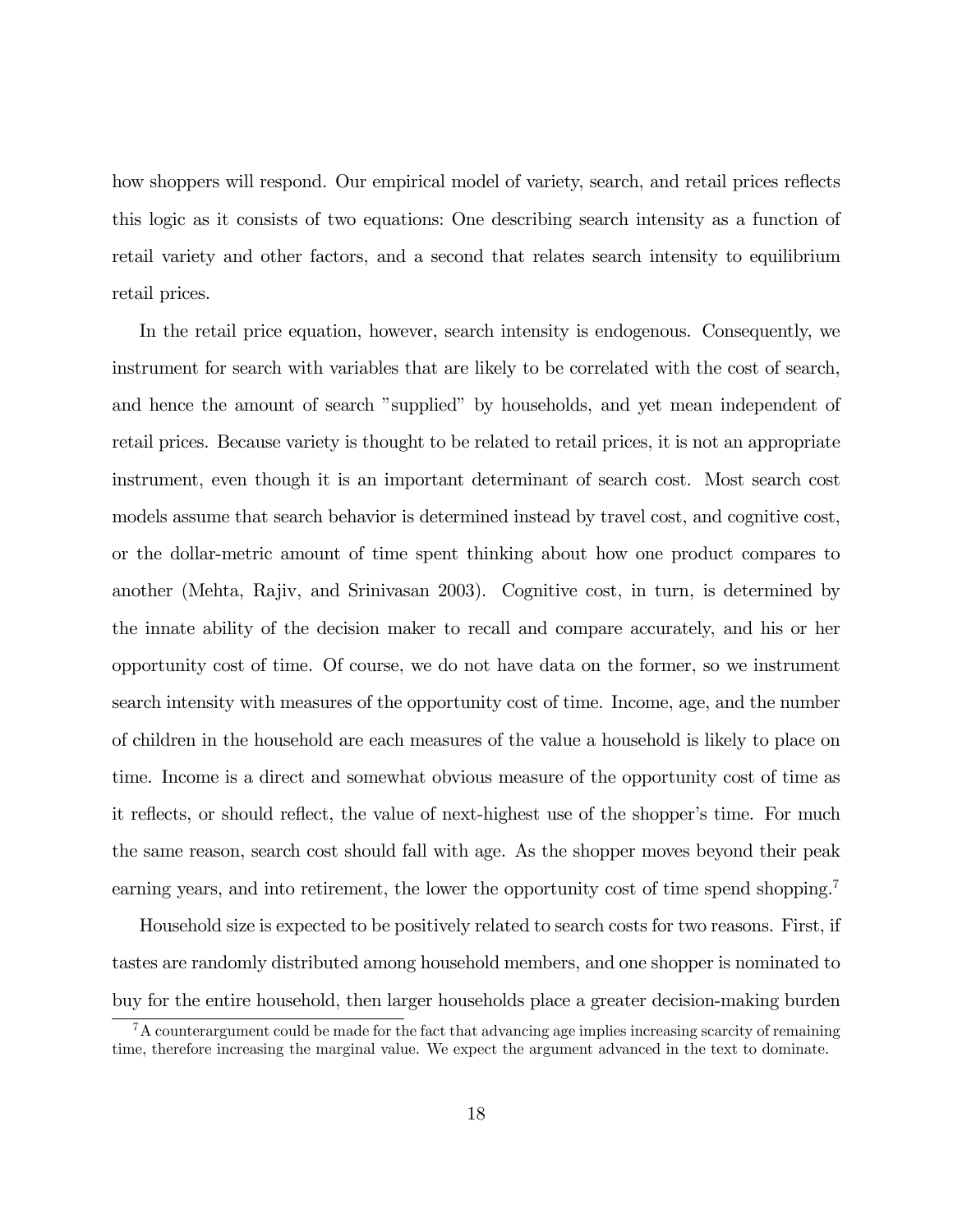on the shopper. For example, in our data, we often observe multiple brands purchased within a single category. Within-household taste heterogeneity is often advanced as a reason for such observed multiple discreteness (Dube 2004). Second, it is reasonable to assume that the shopper is an individual who is also tasked with other household-management duties. Larger households mean greater competition for the shopper's time, and a higher implicit cost of avoiding these other responsibilities. Finally, the presence of children is expected to be positively related to search costs, both for the same reasons as the household-size effect, and the expectation that adult household-members impose a lower time burden on the shopper than do children.

More formally, the estimated model of search intensity and retail prices is written as:

$$
SEARCH_{ht} = \beta_{0h} + \beta_1 AGE + \beta_2 INC + \beta_3 HHS + \beta_4 CHL + \beta_{5h} VAR + \varepsilon_{1ht}, \tag{6}
$$
  

$$
PRICE_{ht} = \gamma_{0h} + \gamma_1 AGE + \gamma_2 INC + \gamma_3 HHS + \gamma_4 CHL + \gamma_{5h} SEARCH + \varepsilon_{2ht},
$$

where  $SEARCH$  is the measure of search intensity described above,  $AGE$  is the age of the shopper,  $INC$  is household income,  $HHS$  is the number of individuals in the household,  $CHL$  is a binary indicator measuring the presence of children in the household,  $VAR$  is the total number of stock-keeping units offered in each category,  $h$  indexes households,  $t$  indexes shopping occasions, and  $\varepsilon_{iht}$  are iid error terms for each equation.<sup>8</sup> Because of the recursive nature of our model, we estimate each equation separately, instrumenting for endogenous search in the manner described above.

We exploit the panel nature of our data by estimating both fixed and random-coefficient versions of the model. In the variety-and-search equation, we allow the constant term and response to variety to be randomly distributed on the expectation that unobserved hetero-

 $8N$ ote that the model for the  $DURATION$  definition of search intensity is identical.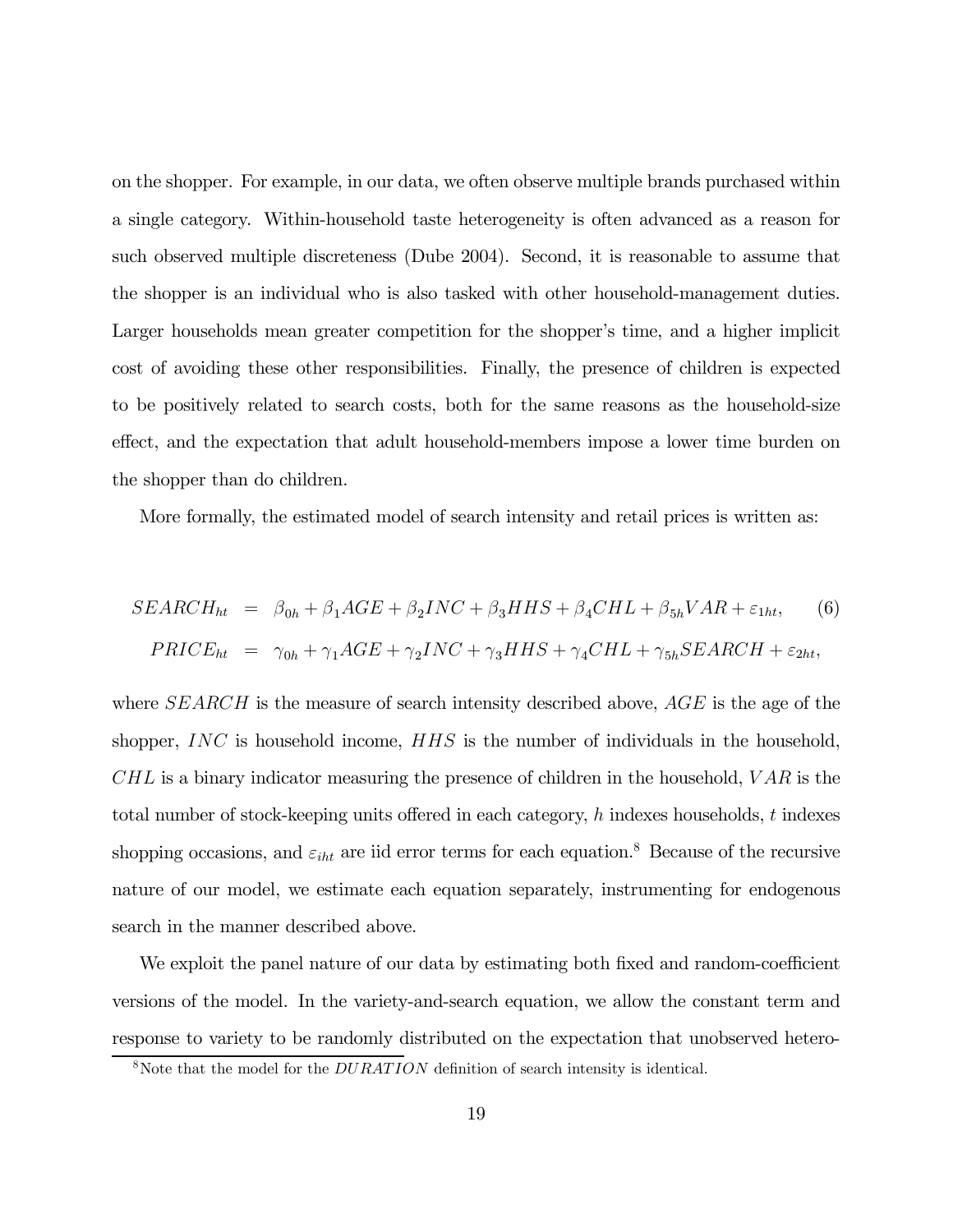geneity will play an important, yet independent, part of each effect. Specifically, we assume  $\beta_{0h} = \beta_0 + \sigma_{\beta_0} \nu_1$ , where  $\nu_1^N(N(0, 1))$  and  $\beta_{5h} = \beta_5 + \sigma_{\beta_5} \nu_2$ , where  $\nu_2^N(N(0, 1))$  and  $\sigma_{\beta_i}$  are scale parameters associated with the random effects. Our expectations are well justified. First, allowing the constant term to vary over households reflects the fact that some people simply like to shop more than others (or dislike shopping less). All else constant, these individuals will search more intensively either motivated by a search for the "transaction utility" associated with finding a deal (Thaler 1985), or because they happen to be more particular in their attribute demands. how much individuals search regardless of variety, and the variety effect itself. Second, we also expect the variety effect to differ over households for reasons that are not reflected in our data. While our theory is based on the behavior expected from a representative shopper, we acknowledge that there may be some individuals in the data for whom variety presents a greater burden — the "choice overload" hypothesis advanced in the literature (Klemperer and Padilla 1997; Iyengar and Lepper 2000; Diehl and Poynor 2010) so that search intensity actually rises in variety because they are unable to make a decision. By allowing this parameter to vary over households, our model therefore provides an indirect test of the overload hypothesis.

Similarly, we also allow the constant and the search-effect to be randomly distributed over households in the search-and-price equation. Regardless of the amount of search activity undertaken, we expect to find that some shoppers are simply willing to pay more for the same product relative to others out of brand loyalty, and aversion to substitute brands, or simply out of indifference to price changes. With respect to the search-effect, our theory suggests that search and prices are negatively correlated because consumers who are able to find their desired product more easily will be willing to pay more for products that more nearly meet their preferred attribute set. Our hypothesis refers to the mean effect from all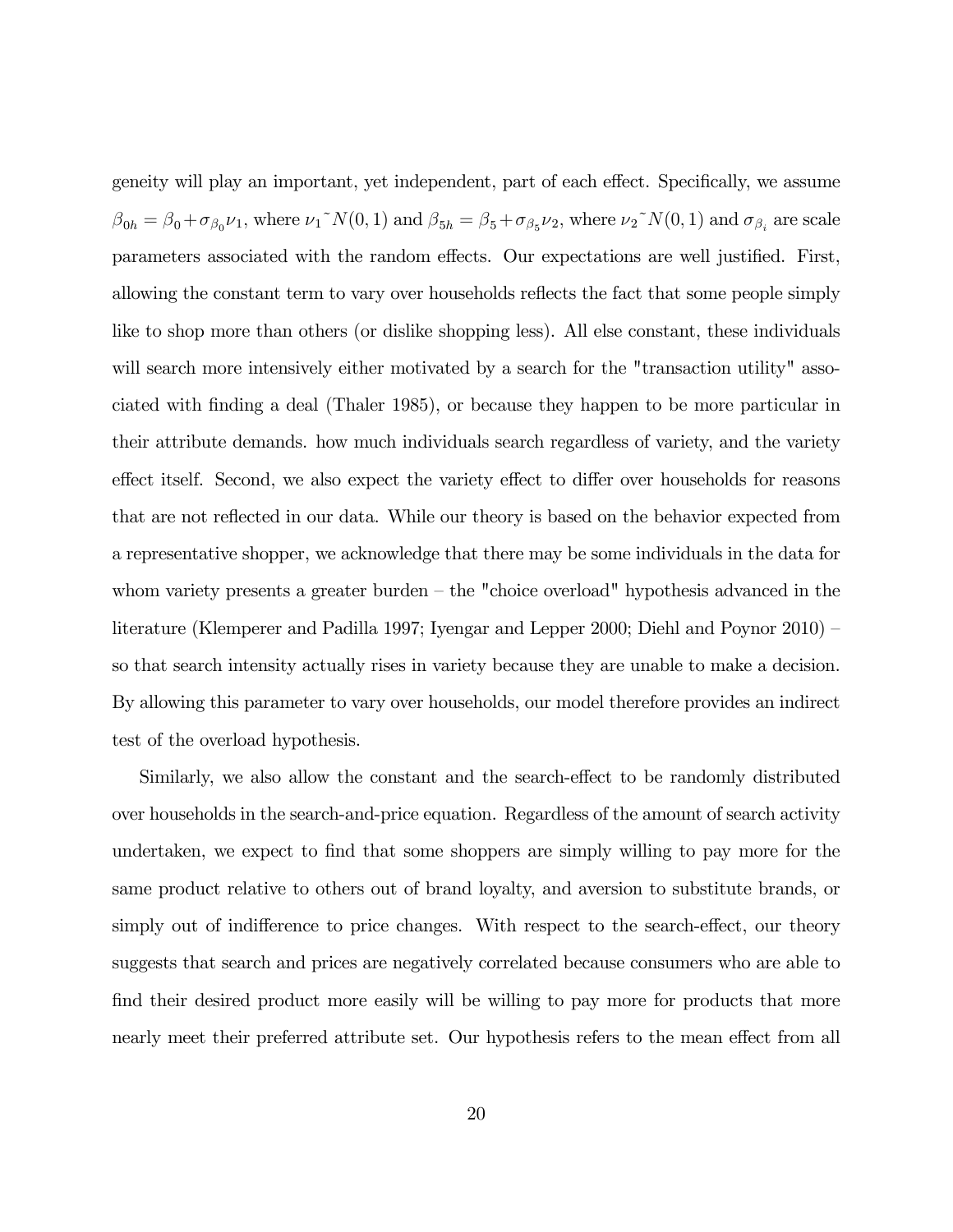shoppers even though the random parameter admits behavior that may deviate among some members of the sample.

### 4 Results and Discussion

In this section, we first examine the empirical evidence on our hypothesis regarding variety and search behavior, and then the relationship between search and prices. In each case, we first present results from a simpler, fixed-coefficient version of the model, and then compare the fit of this model to our maintained, random coefficient specification.

In the fixed-coefficient specification, we estimate the relationship between search and variety, where search is defined as the number of pages per item purchased  $(SEARCH)$ . These results are shown in table 3 below. Notice that the point estimate of the variety effect on search is indeed negative, as hypothesized, although the effect is not significantly different from zero. When we allow this effect to be randomly distributed over sample households, however, the mean effect becomes nearly twice as large, and significantly different from zero. $9$  That is, the deeper the assortment in each category, the less the shopper searches before making a purchase, roughly 1 less page for every 10 products added to the assortment. It is important to note, however, that the standard deviation of the variety effect is over half as large as the mean effect  $(0.05 \text{ versus } 0.09)$  so, given the assumption, of normality, there are clearly members of the sample who shop more when presented with greater variety. Further, the size and significance of the scale of the constant term suggests that there is a wide range of online shopping behaviors represented in the data. While some panel members

<sup>9</sup>The random coefficient specification is preferred relative to the fixed-coefficient model according to a likelihood ratio test as the test statistic of 16 6088 is greater than the critical chi-square value (with 2 degrees of freedom) of  $5.991$ .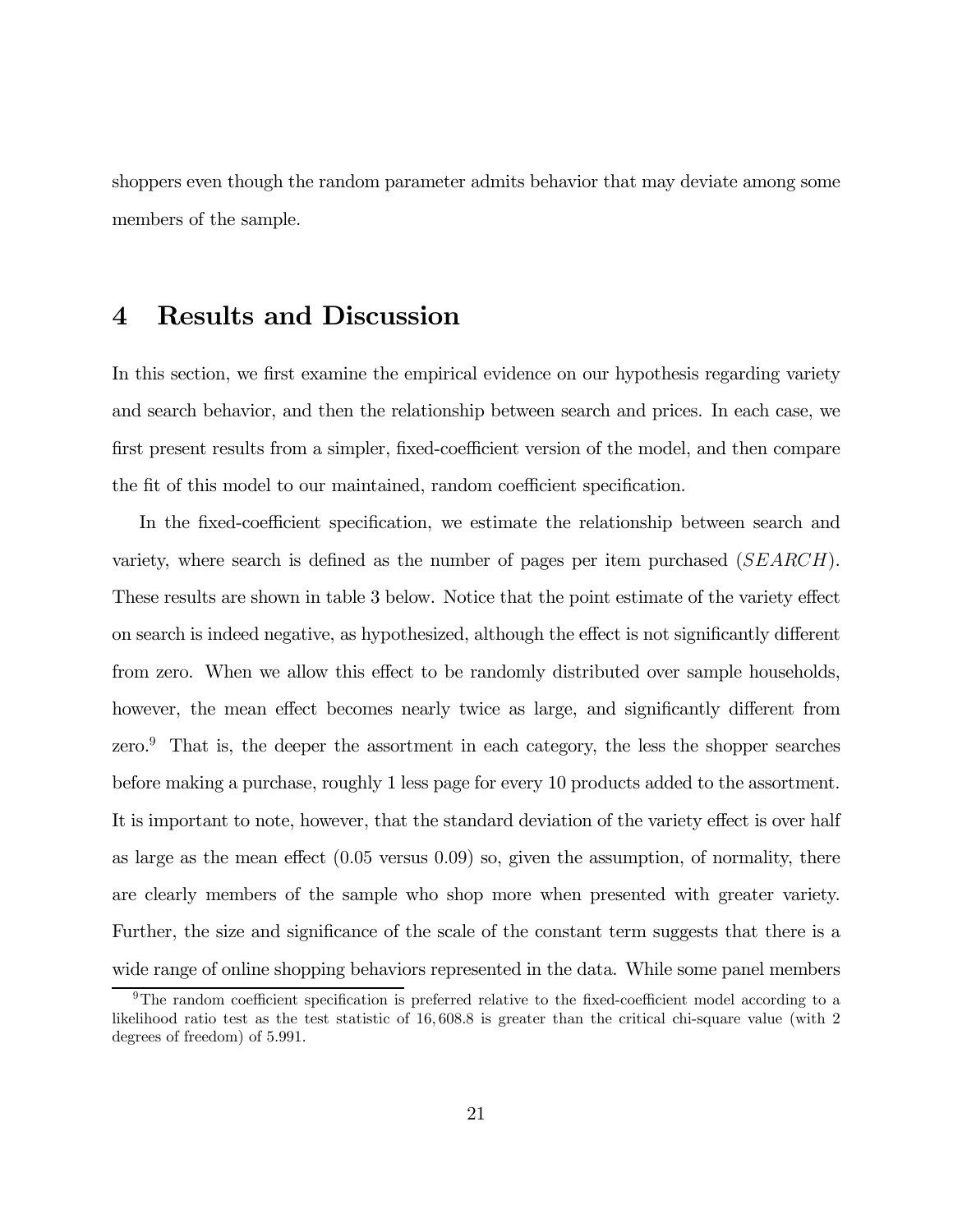appear to shop extensively for groceries online, others appear willing to avail themselves of the opportunity to shop very little, if at all. Online shopping is amenable to both types of shoppers. Among the other variables of interest, we find that shoppers who are older, more wealthy, and who have children tend to search less, as expected, but shoppers representing larger households tend to shop more. In this case, we expect the taste-heterogeneity effect described above dominates the relative lack of available shopping time.

[table 3 in here]

When search is defined instead as the amount of time taken to make each purchase  $(DURATION)$ , a slightly different picture emerges. We still find that the random coefficient model is preferred to the fixed-coefficient alternative ( $\chi^2 = 5,581.7$ ), but the random coefficient estimates differ qualitatively with respect to the effect of age on the propensity to search. Whereas our estimates with the pages definition of search intensity  $(SEARCH)$ show that older shoppers tend to search less intensively, the random coefficient model suggests that they search more. Although older shoppers may be less comfortable with an online platform, and therefore less willing to shop, it is also true that their opportunity cost of time is lower, so may be more willing to spend time searching. Most importantly, however, the negative relationship between variety and search intensity is robust to whether search is defined as in the previous model, or using the  $DURATION$  definition of search intensity. Moreover, the relatively large variance of the variety coefficient is also consistent with the previous model, and suggests that there is substantial unobserved heterogeneity in the incentives to search when presented with a deeper assortment. Whether less intensive search implies higher equilibrium prices, however, remains to be confirmed.

[table 4 in here]

Tables 5 and 6 present the price effect of online search using the  $SEARCH$  definition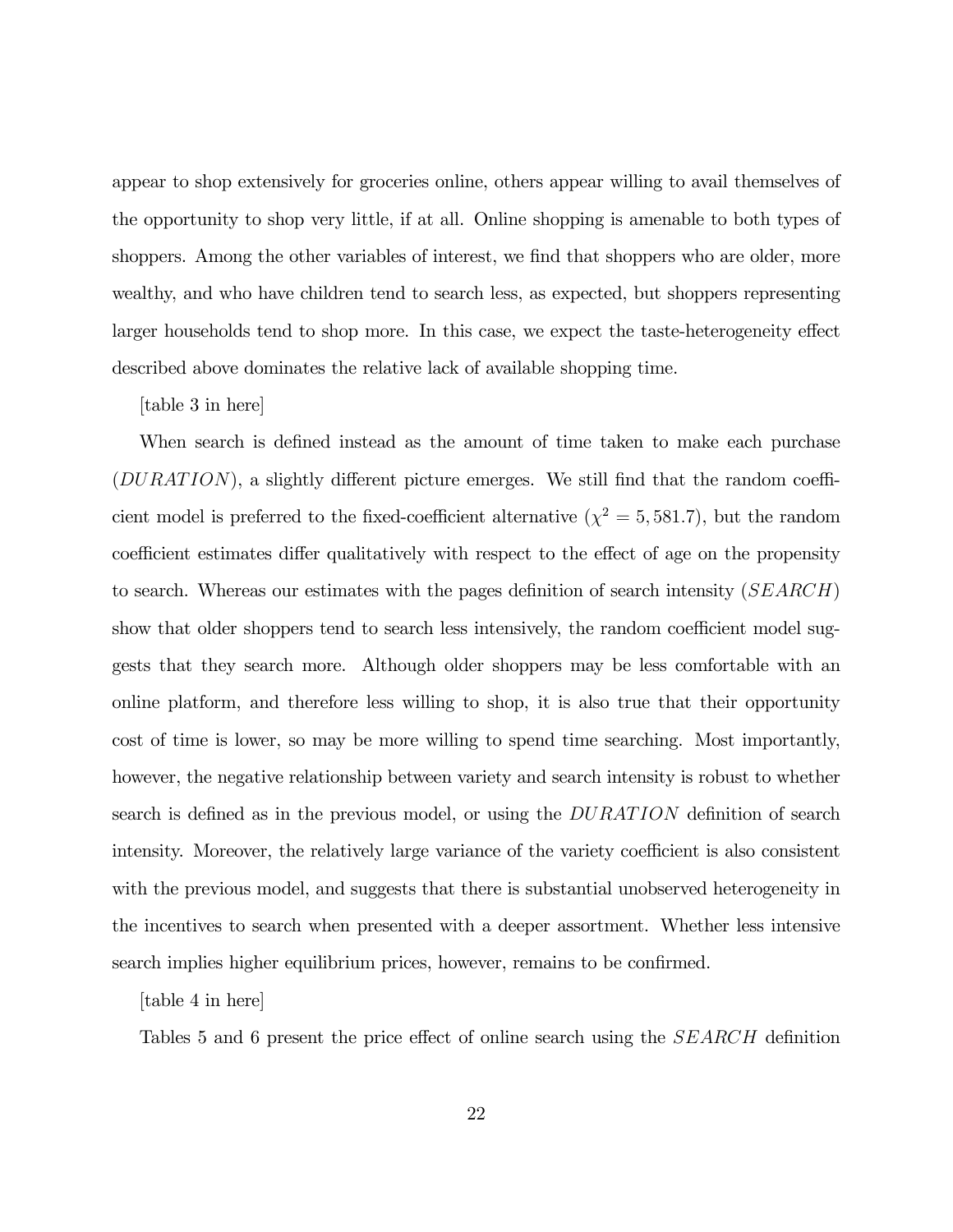of intensity and the  $DURATION$  definition, respectively. In both models, we instrument for endogenous search behavior.<sup>10</sup> The estimates in table 5 show that, whether in the fixed or random-coefficient specification, search and prices are negatively related, as our theory suggests. In other words, if consumers are able to find their desired product more easily, they will be willing to pay higher prices, in equilibrium, than if they have to search more intensively. It is important to remember that ours is a model of attribute search, so consumers are not necessarily searching for low prices, but rather products that are closer to their ideal. How do we know consumers are not searching for low prices only? If our sample of online shoppers were indifferent to attributes, they would simply buy the lowest-price item in each category. Because shoppers do not always buy the lowest-price item, and because there is significant heterogeneity in tastes, we know they are comparing attributes online. We test this more directly by comparing the fixed-coefficient to the random-coefficient specification. In this model, the fixed-coefficient specification implicitly assumes that there is no heterogeneity among sample members in terms of their willingness to pay for grocery items online, whether independent of their search behavior (the constant term), or as a result of their search behavior (the search term). Although the mean effects are similar between the fixed and random-coefficient specifications, we reject the assumption of no heterogeneity both through t-tests of the scale parameters associated with each variable, and a likelihoodratio test of the validity of restricting both parameters to be non-random ( $\chi^2 = 1,125.6$ ). Our estimates also show how the willingness-to-pay for online groceries varies with observed shopper characteristics, holding search behavior constant. Namely, the estimates in table 5 show that older shoppers with children are willing to pay less for online groceries than

 $10$ In the first-stage instrumental variables regression, the F-statistic is 317.8 for the pages definition of search, and 219.6 for the duration definition, so neither sets of instruments are weak in the sense of Staiger and Stock (1997).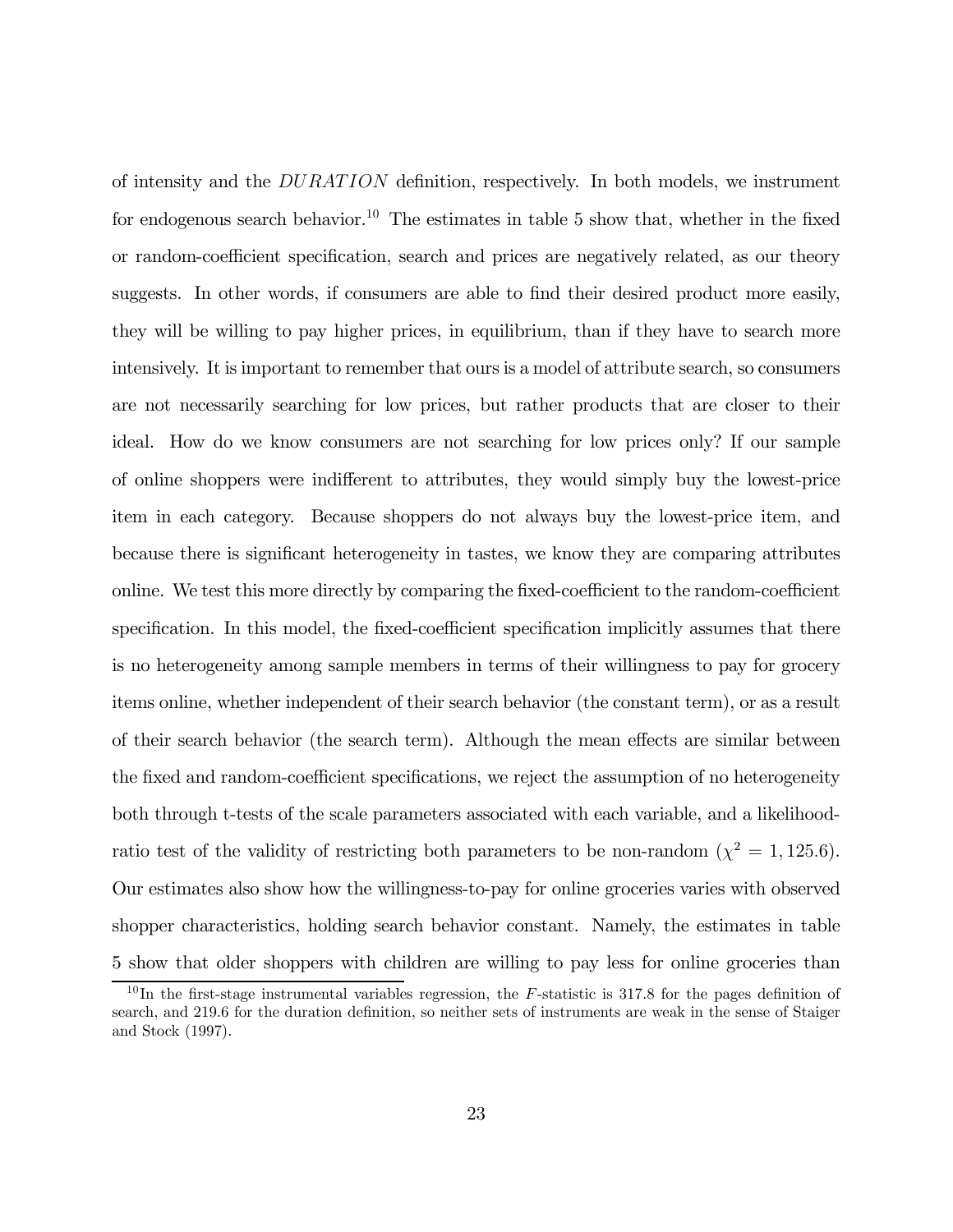others in the sample, but the income and household-size effects are not statistically different from zero. Combined with our findings from the search-and-variety model, these estimates suggest that older online shoppers not only search more, but pay less once they find what they want.

[table 5 in here]

We also estimate the search-and-price model using the  $DURATION$  definition of search intensity in order to examine the robustness of our finding. As the estimates in table 6 show, the results are very similar. Search and prices paid are again negatively related in when search intensity is defined in terms of the time taken to find a desired product, and there is substantial heterogeneity in the search-and-price relationship. Age and the presence of children are again found to be the only significant mitigating factors, both of which are inversely related to the willingness to pay for online groceries. Corroborating our previous results with a different definition of search is perhaps not surprising, because the primary factor in increasing the duration of search online is the number of products examined, or the number of pages of information viewed. We do not claim that these two definitions of search intensity are independent, but rather alternative ways of measuring the same activity.

Our findings have a number of important implications for the direction of the online retailing industry. First, as others have found, we find support for the notion that the expansion of online food retailing is not likely to be as pro-competitive as principles of economics would have us believe (Brynjolfsson and Smith 2000; Brown and Goolsbee 2002; Chevalier and Goolsbee 2003; Brynjolfsson, Dick, and Smith 2010). Because online food retailers will, ultimately, be able to sell a far larger variety of items than offline retailers, we expect to see higher variety lead to lower search intensity among online shoppers, and higher retail prices as consumers are better able to find items that match their desired attribute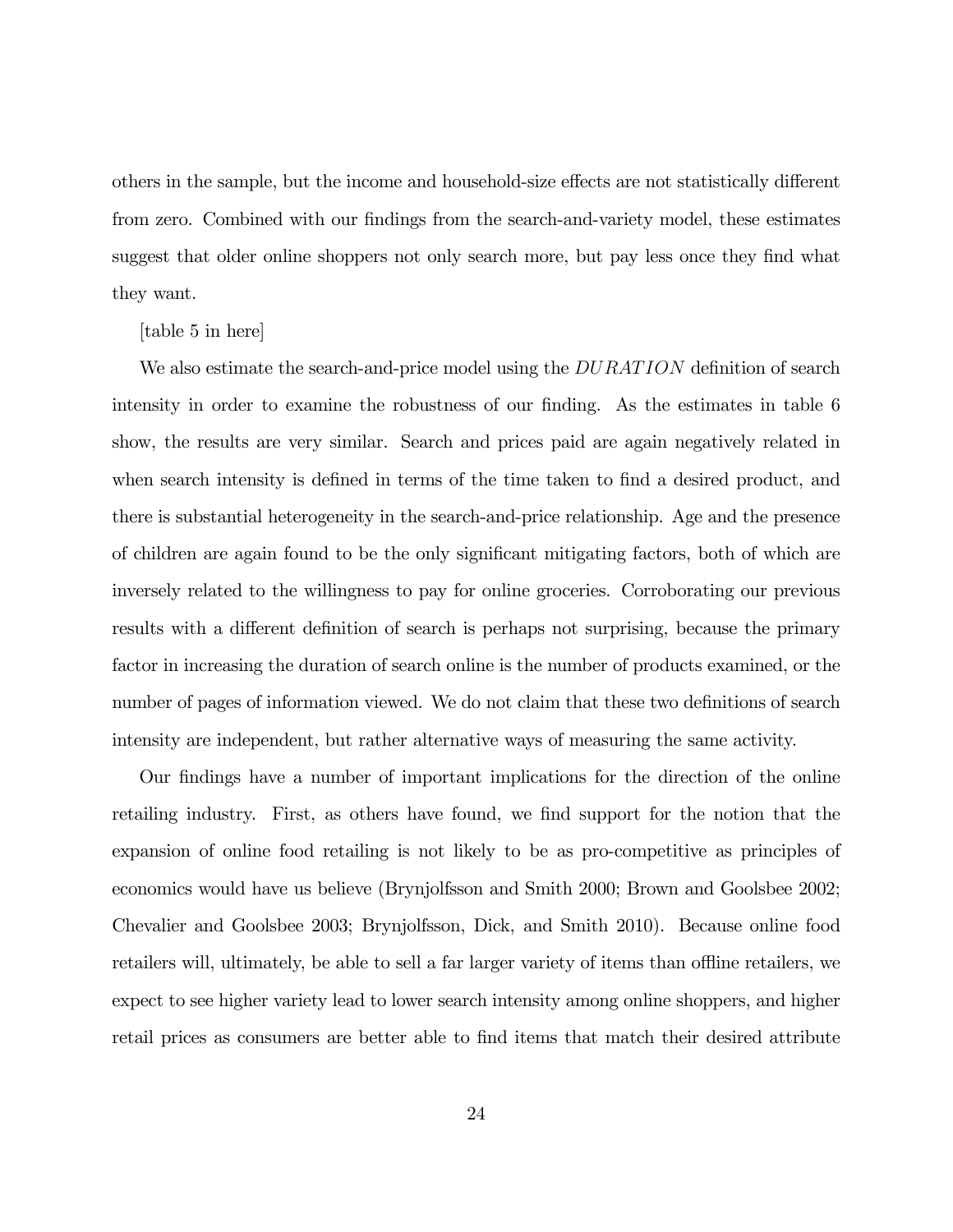profiles.

Second, an emerging literature on online search behavior provides evidence that online demand elasticities for grocery items tend to be lower than their offline counterparts (Degeratu, Wangaswamy, and Wu 2000; Andrews and Currim 2004; Chu, Chintagunta, and Cebollada 2008). The usual reasoning for such a finding is that online consumers tend to be more time constrained, have higher incomes, purchase both larger item-sizes and a greater number of items on each shopping occasion, are more brand loyal (Danaher, Wilson and Davis 2003), purchase brands more frequently out of habit, or are simply willing to pay more for the convenience of avoiding physical stores. We depart from this literature to explicitly consider the possibility that the larger amount of non-price attribute information available online alters the intensity of attribute search for differentiated products. In purely conceptual research, Alba, et al. (1997) attribute the difference between online and offline elasticities to the volume of price and attribute information available online. Because online consumers have access to more information on non-price attributes, they are more likely to choose brands based on desired attribute composition, making price a less important consideration in the purchase decision. Similarly, Lynch and Ariely (2000) conduct experiments on wine sales, and find that providing more information on non-price attributes does indeed reduce price sensitivity. We empirically examine a similar question — the linkage between variety, search intensity, and equilibrium prices — and control for unobserved heterogeneity in a panel-data environment to account for many of these confounding factors. In doing so, we arrive at the same place. Namely, our empirical findings strongly support our main hypotheses that search intensity declines with the depth of the product assortment, while equilibrium retail prices rise with assortment depth.

Third, if online shoppers are able to find items that meet very specific attribute demands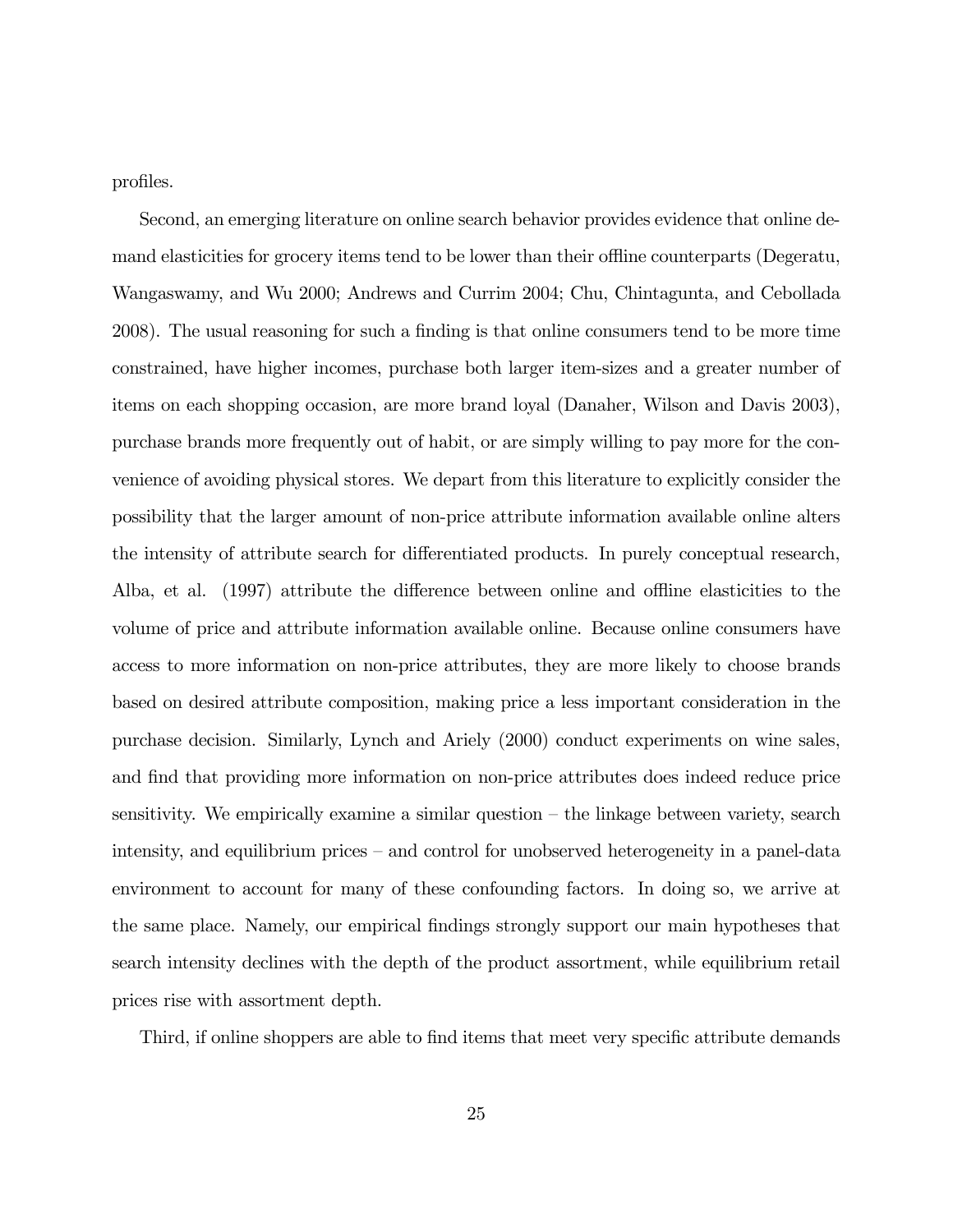more easily, then they can benefit in a welfare sense, even if they pay more for the product that they end up purchasing.

Fourth, our findings suggest another mechanism that underlies the common finding that variety and retail prices are positively related (Trindade 2012; Richards and Hamilton 2014). This outcome is more commonly attributed to the softening of retail price competition if retailers compete in variety – a non-price competitive tool – instead of prices. Our study suggests that the mechanism may instead be operate through consumer search behavior and not more traditional means of strategic behavior. Fourth, our findings contradict the theory of the "long tail" in online retailing, albeit indirectly. While the long-tail hypothesis suggests that retailers will be able to sell niche products for higher margins if consumers are better able to search online than offline, our results suggest that more value-added will be generated from packing existing attribute spaces more densely — not forcing consumers to look for radically differentiated products, but items that are more sharply defined within the attribute space spanned by existing products.

# 5 Conclusions

In this article, we examine the likely effect of the growth of online grocery shopping on consumers' search behaviors, and, by extension, equilibrium prices. While the online grocery industry in the US is currently relatively small, the amount of investment by Amazon, FreshDirect, and others as well as the emergence of online grocery shopping in the UK, suggest that online grocery shopping may be the rule rather than the exception in the near future. To answer the question regarding how retail food prices are likely to be affected by the advent of online shopping, we consider the key differentiating factor between online and offline shopping: The ease of search and the potential variety of products offered online.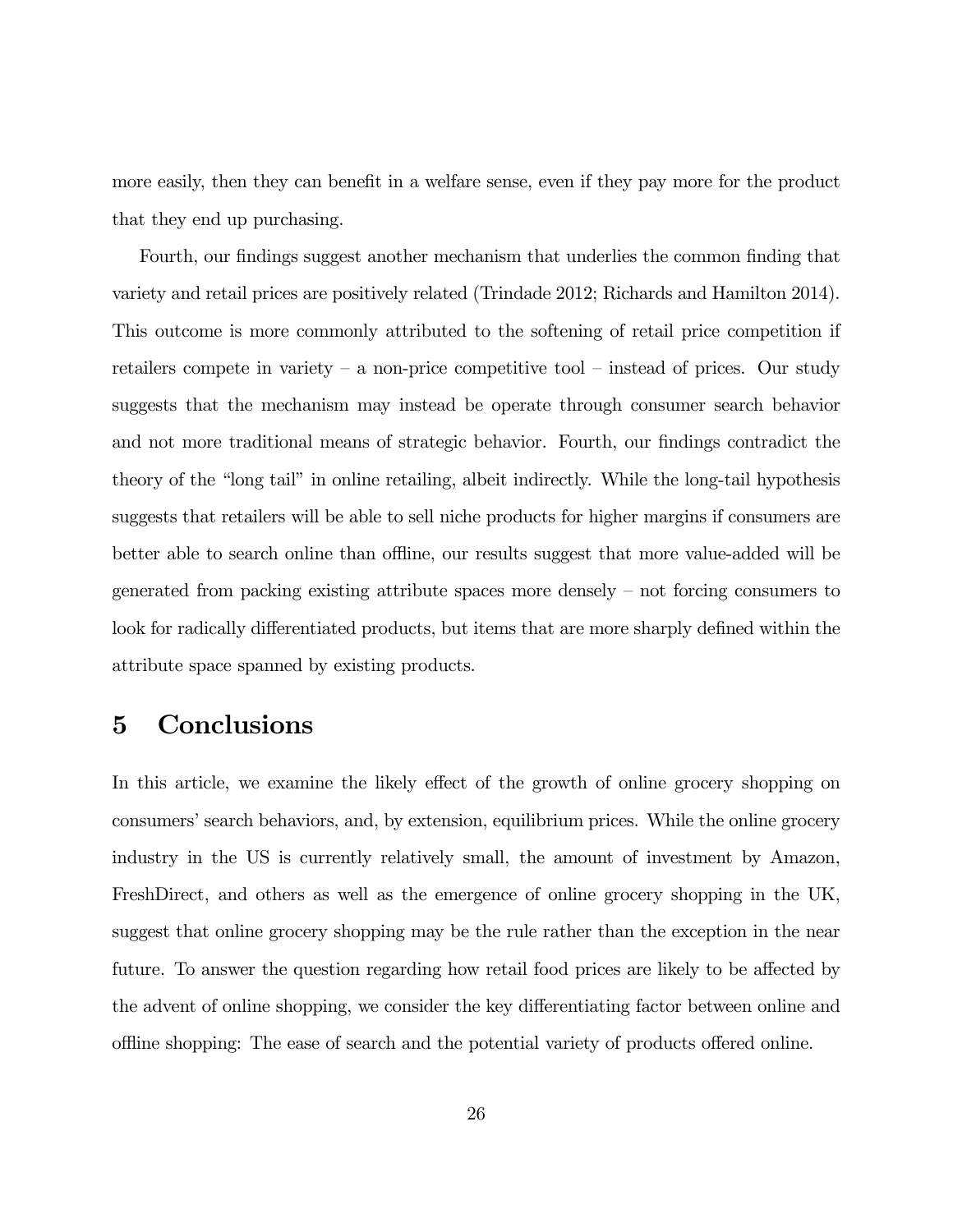Our theoretical model of variety, search, and equilibrium prices shows that when consumers search for attributes, increasing variety reduces equilibrium search intensity, which raises retail prices. If we think of consumers searching in an attribute space of limited size for their ideal product, the more densely that attribute space is packed with products, the easier it will be to find the one that comes closest. Because consumers do not have to search hard to find their ideal product, they become less price sensitive, and retail prices rise.

We examine these hypotheses using a unique data set that describes the shopping, and purchasing, behaviors of a panel of online grocery shoppers. Simple summary statistics show that shoppers in our online panel resemble those described elsewhere in the literature: More wealthy than offline shoppers, from larger households, and willing to purchase larger baskets of groceries on each purchase occasion. Further summary analysis shows a significant negative correlation between retail variety and online search intensity, and negative correlation between one of our measures of search intensity and retail prices. More careful econometric analysis, in which we control for the obvious endogeneity of search behavior, confirms the hypothesized negative relationship between variety and search, and between search and retail prices. Consequently, our findings show that higher retail prices associated with deeper retail assortments may not be due to strategic mechanisms as is commonly believed, but rather due to retailers' endogenous response to consumer search behavior. By manipulating variety strategically, retailers can forestall search, and raise retail prices in equilibrium. In this regard, our findings mirror those of Richards, Allender and Hamilton (2013).

Our findings would be strengthened if they were confirmed in a larger data set, comprising more households, more purchase occasions, and perhaps more direct measures of search activity. While our data includes measures of page views, and time spent viewing each page, it is technologically possible to capture more detail on shoppers' clickstreams. Clickstream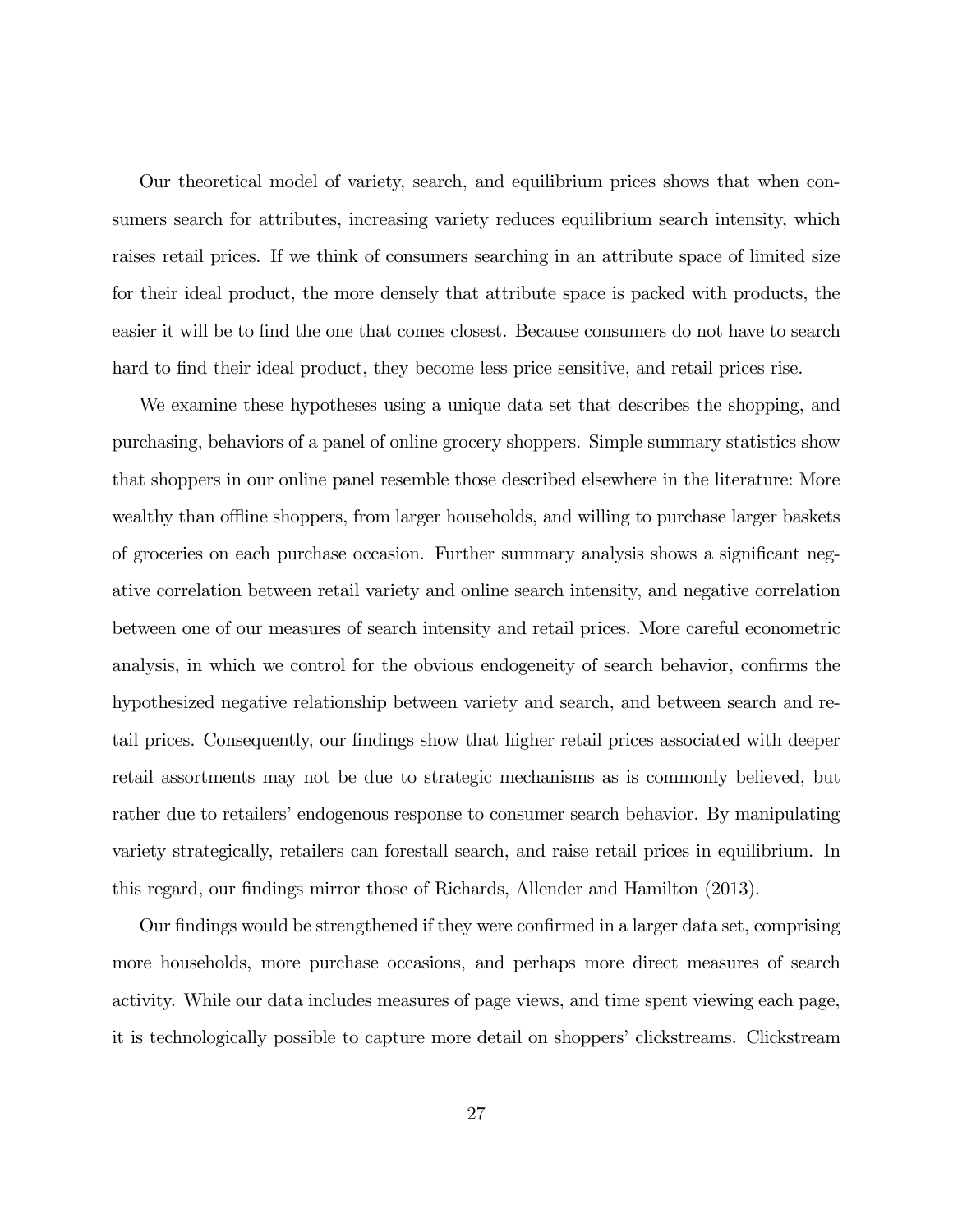data captures exactly what links were followed by the machine each session, providing a more detailed picture of what was considered, and how seriously it was considered. Further, the U.S. market currently provides limited scope for online grocery research, because there really is only one firm that offers online grocery shopping on a national level (Safeway.com). While there are many other regional and local firms in the market (Peapod, Fresh Direct, Relay Foods, etc.) there is no large-scale, consistent, data base that captures the type of behavior required to do the type of analysis conducted here. Finally, a deeper data set, gathered in the future when the industry is more mature, would allow us to develop a more comprehensive set of instruments. Clearly, search behavior is endogenous in models of consumer search, so quality instruments are necessary to identify equilibrium outcomes.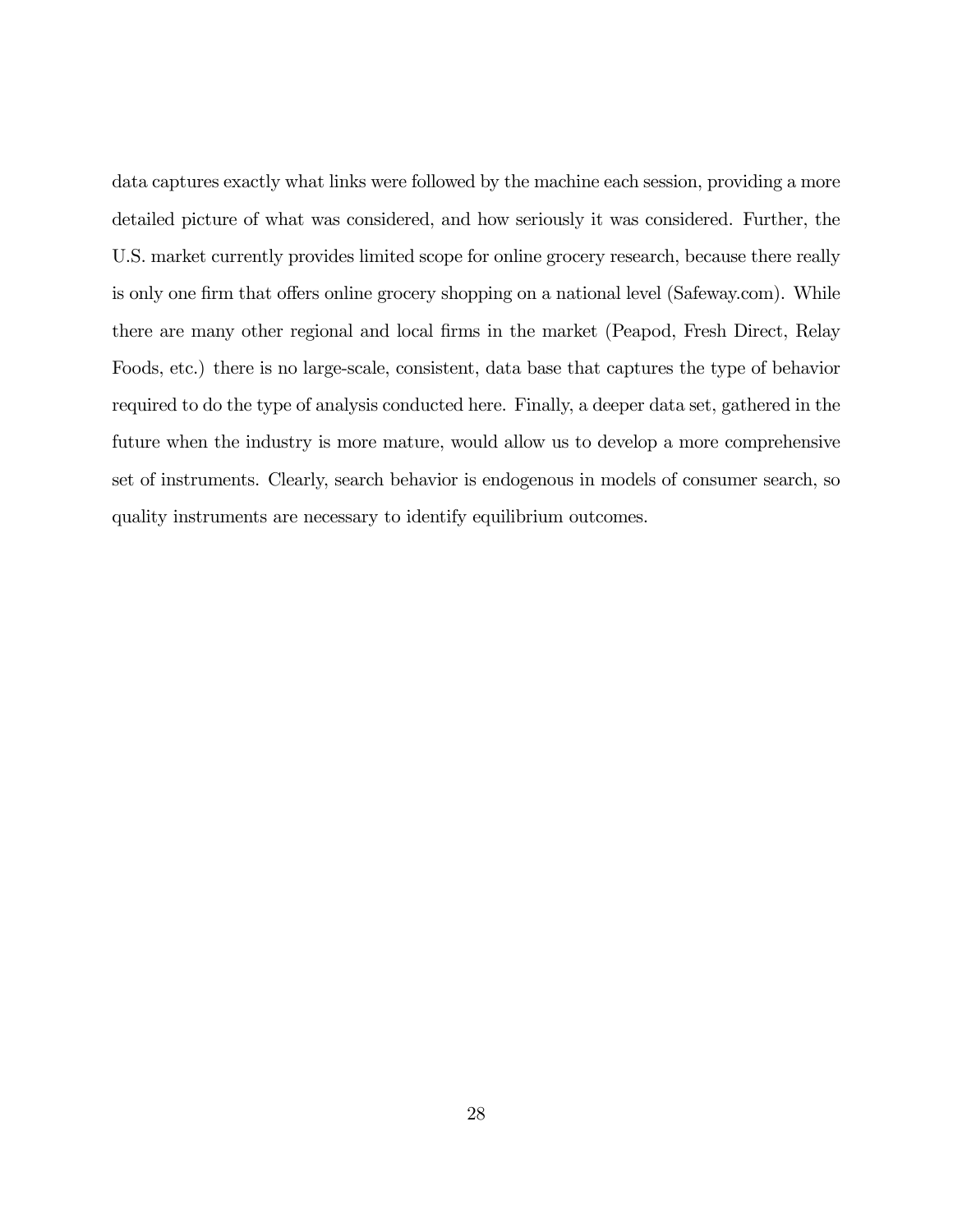# References

- [1] Alba, J., and J. Lynch. 1997. "Interactive Home Shopping: Consumer, Retailer, and Manufacturer Incentives to Participate in Electronic Marketplaces." Journal of Marketing 61:
- [2] Anderson, S. P. and R. Renault. 1999. "Pricing, Product Diversity and Search Costs: A Bertrand-Chamberlin-Diamond Model." RAND Journal of Economics 30: 719-735.
- [3] C. Anderson. 2006. The Long Tail: Why the Future of Business is Selling Less of More New York: Hyperion.
- [4] Andrews, R. L., and I. S. Currim. 2004. "Behavioural Differences Between Consumers Attracted to Shopping Online versus Traditional Supermarkets: Implications for Enterprise Design and Marketing Strategy." International Journal of Internet Marketing and Advertising 1: 38-61.
- [5] Bakos, Y. 1997. "Reducing Buyer Search Cost: Implications for Electronic Marketplaces." Management Science 42: 1613—1630.
- [6] Boatwright, P., and J. C. Nunes. 2001. "Reducing Assortment: An Attribute-based Approach." Journal of Marketing 65: 50—63.
- [7] Brown, J. and A. Goolsbee. 2002. "Does the Internet Make Markets More Competitive? Evidence from the Life Insurance Industry." *Journal of Political Economy* 110: 481-507.
- [8] Brynjolfsson, E. and M. Smith. 2000. "Frictionless Commerce? A Comparison of Internet and Conventional Retailers." Management Science 46: 563-585.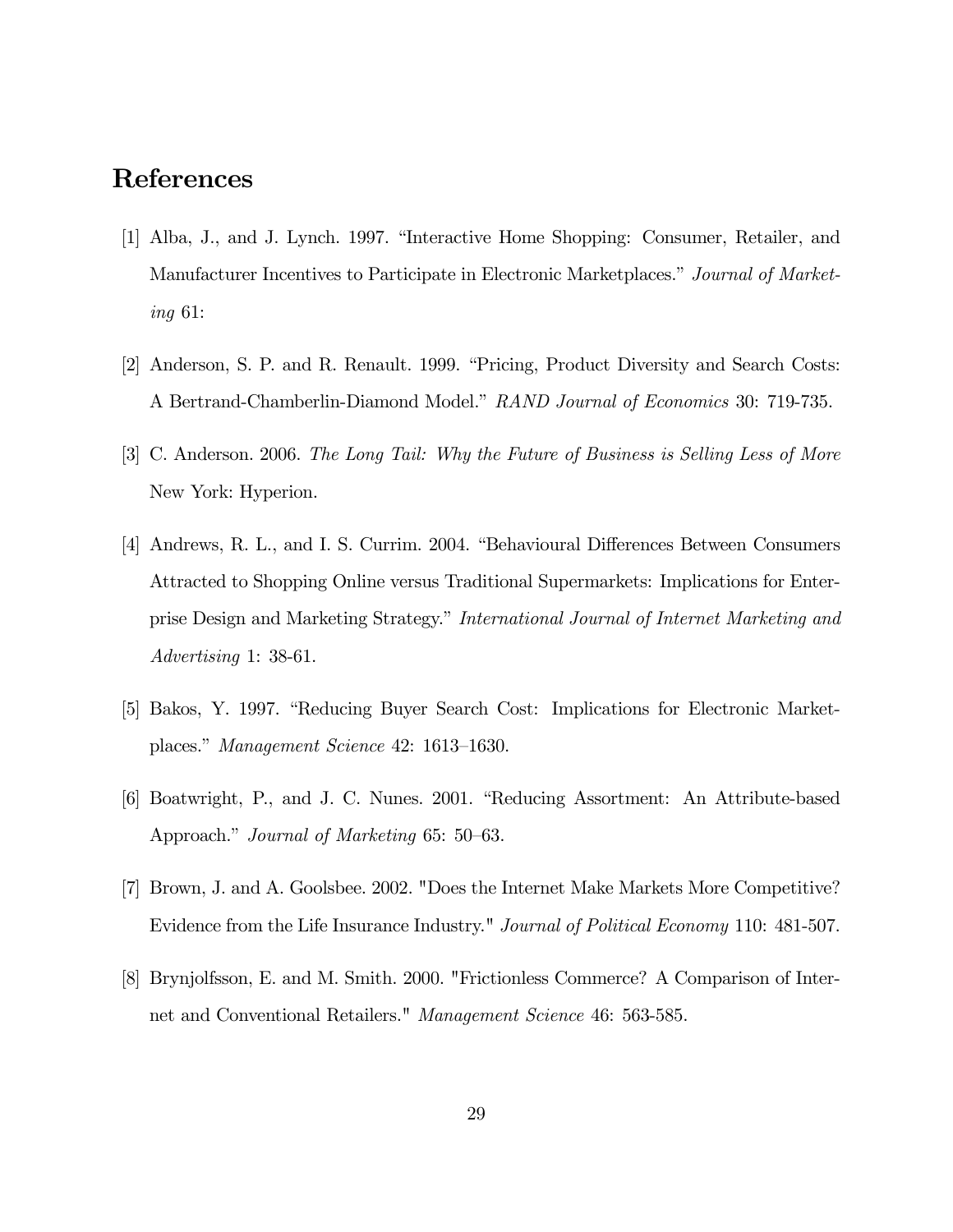- [9] Brynjolfsson, E., A. A. Dick and M. D. Smith. 2010. "A Nearly Perfect Market? Differentiation vs. Price in Consumer Choice." Quantitative Marketing and Economics 8: 1-33.
- [10] Brynjolfsson, E., Hu, Y., and D. Simester. 2011. "Goodbye Pareto Principle, Hello Long Tail: The Effect of Search Costs on the Concentration of Product Sales." Management Science 57: 1373-1386.
- [11] Butters, G. R. 1977. "Equilibrium Distributions of Sales and Advertising Prices." The Review of Economic Studies 44: 465-491.
- [12] Cachon, G. P., C. Terwiesch and Y. Xu. 2008. "On the Effects of Consumer Search and Firm Entry in a Multiproduct Competitive Model." Marketing Science 27: 461-473.
- [13] Chen, P., and L. Hitt. 2003. "Understanding Price Dispersion in Internet-Enabled Markets." Working paper, Carnegie Mellon University, Pittsburgh.
- [14] Chevalier, J. and Goolsbee, A. 2003. "Measuring Prices and Price Competition Online: Amazon and Barnes and Noble." *Quantitative Marketing and Economics* 1: 203-222.
- [15] Chu, J., P. Chintagunta, and J. Cebollada. 2008. "Research Note A Comparison of Within-Household Price Sensitivity Across Online and Offline Channels." Marketing Science 27: 283-299.
- [16] Clay, K., Krishnan, R., and Wolff, E. 2001. "Prices and Price Dispersion on the Web: Evidence from the Online Book Industry." Journal of Industrial Economics 49: 521-540.
- [17] Cloud, K. 2014. "Forecast: Online Sales will Near \$100B by 2019." Packaged Facts. October 31. (http://www.theshelbyreport.com /2014/10/31/ forecast-online-grocery- saleswill-near-100b-by-2019). Accessed on December 27, 2014.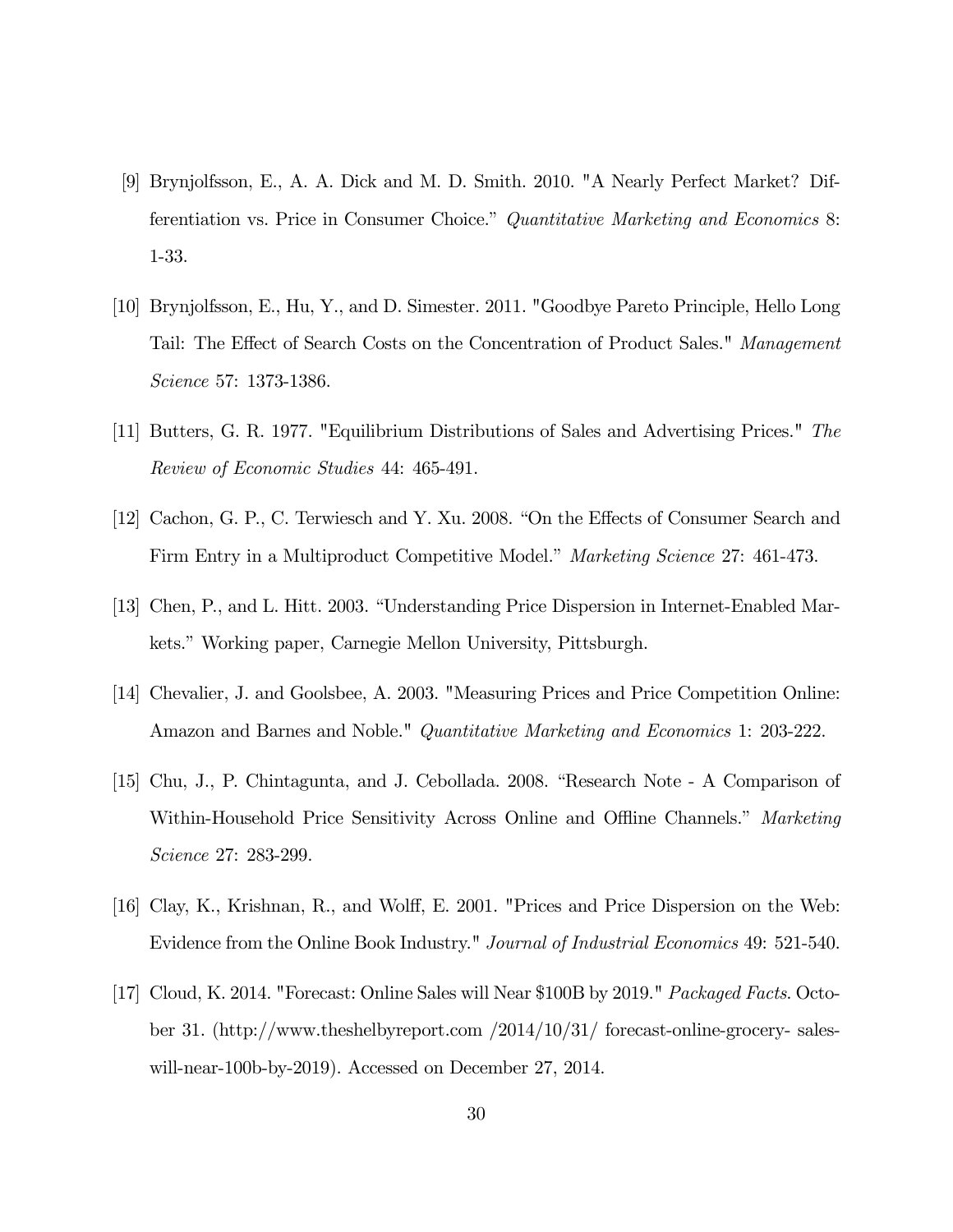- [18] Danaher, P. J., I. W. Wilson, and R. A. Davis. 2003. "A Comparison of Online and Offline Consumer Brand Loyalty." Marketing Science 22: 461-476.
- [19] Degeratu, A. M., A. Rangaswamy, and J. Wu. 2000. "Consumer Choice Behavior in Online and Traditional Supermarkets: The Effects of Brand Name, Price, and Other Search Attributes." International Journal of Research in Marketing 17: 55—78.
- [20] Diehl, K. and C. Poynor. 2010. "Great expectations?! Assortment Size, Expectations, and Satisfaction." Journal of Marketing Research 47: 312—322.
- [21] Dubé, J. P. 2004. "Multiple Discreteness and Product Differentiation: Demand for Carbonated Soft Drinks." Marketing Science 23: 66-81.
- [22] Food Marketing Institute. Supermarket Facts. (http://www.fmi.org/researchresources/supermarket-facts). Accessed October 13, 2014.
- [23] Hong, H., and M. Shum. 2006. "Using Price Distributions to Estimate Search Costs." RAND Journal of Economics 37: 257-275.
- [24] Honka, E. 2010. "Quantifying Search and Switching Costs in the U.S. Auto Insurance Industry." (http://home.uchicago.edu/ehonka/Paper EHonka100310.pdf.).
- [25] Honka, E. and P. Chingtagunta. 2013. "Simultaneous or Sequential? Search Strategies in the U.S. Auto Insurance Industry." Paper presented at the International Industrial Organization Conference, Boston, MA. May.
- [26] Innes, R., and S. F. Hamilton. 2014. "Slotting Allowances and Product Variety in Oligopoly Markets." Working paper, California Polytechnic State University, San Luis Obispo, CA.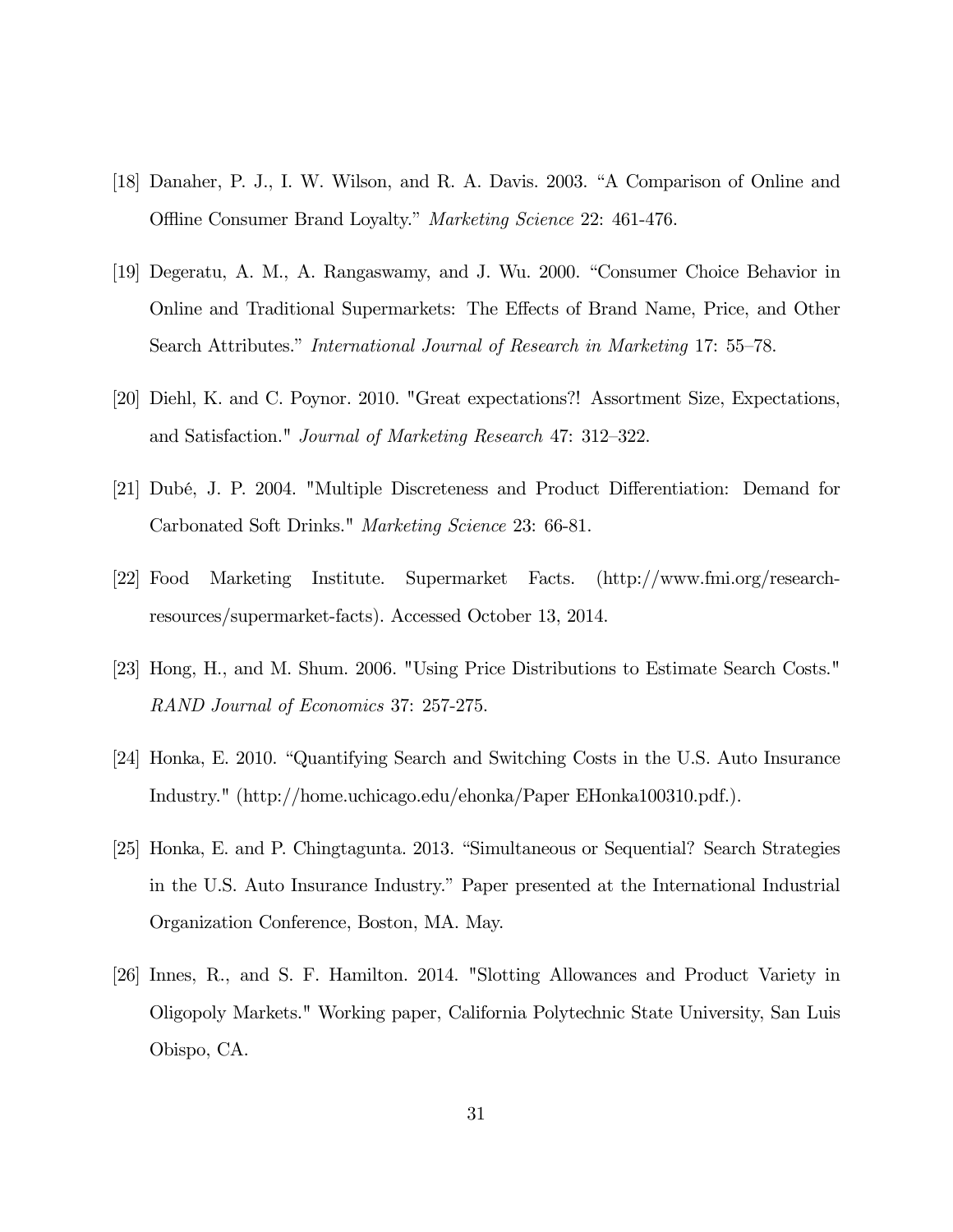- [27] Iyengar, S. S., and M. R. Lepper. 2000. "When Choice is Demotivating: Can One Desire too Much of a Good Thing?" Journal of Personality and Social Psychology 79: 995—1006.
- [28] Klemperer, P., and A. J. Padilla. 1997. "Do Firms' Product Lines Include too Many Varieties?" RAND Journal of Economics 28: 472—488.
- [29] Koulayev, S. 2010. "Estimating Demand in Search Markets: The Case of Online Hotel Bookings (December 14, 2009). FRB of Boston Working Paper No. 09-16. (http://ssrn.com.ezproxy1.lib.asu.edu/abstract=1523926).
- [30] Kuksov, D. 2004. "Buyer Search Costs and Endogenous Product Design." Marketing Science 23: 490—499.
- [31] Kuksov, D. and J. M. Villas-Boas. 2010. "When More Alternatives Lead to Less Choice." Marketing Science 29: 507-524.
- [32] Lynch Jr, J. G., and D. Ariely. 2000. "Wine Online: Search Costs Affect Competition on Price, Quality, and Distribution." Marketing Science 19: 83-103.
- [33] Mehta, R., S. Rajiv and K. Srinivasan. 2003. "Price Uncertainty and Consumer Search: A Structural Model of Consideration Set Formation." Marketing Science 22: 58-84.
- [34] MWPVL. International Supply Chain Experience: Amazon Global Fulfillment Center Network. (http://www.mwpvl.com/html/amazon\_com.html). Accessed October 13, 2014.
- [35] Oppewal, H., and K. Koelemeijer. 2005. "More Choice is Better: Effects of Assortment Size and Composition on Assortment Evaluation." International Journal of Research in Marketing 22: 45-60.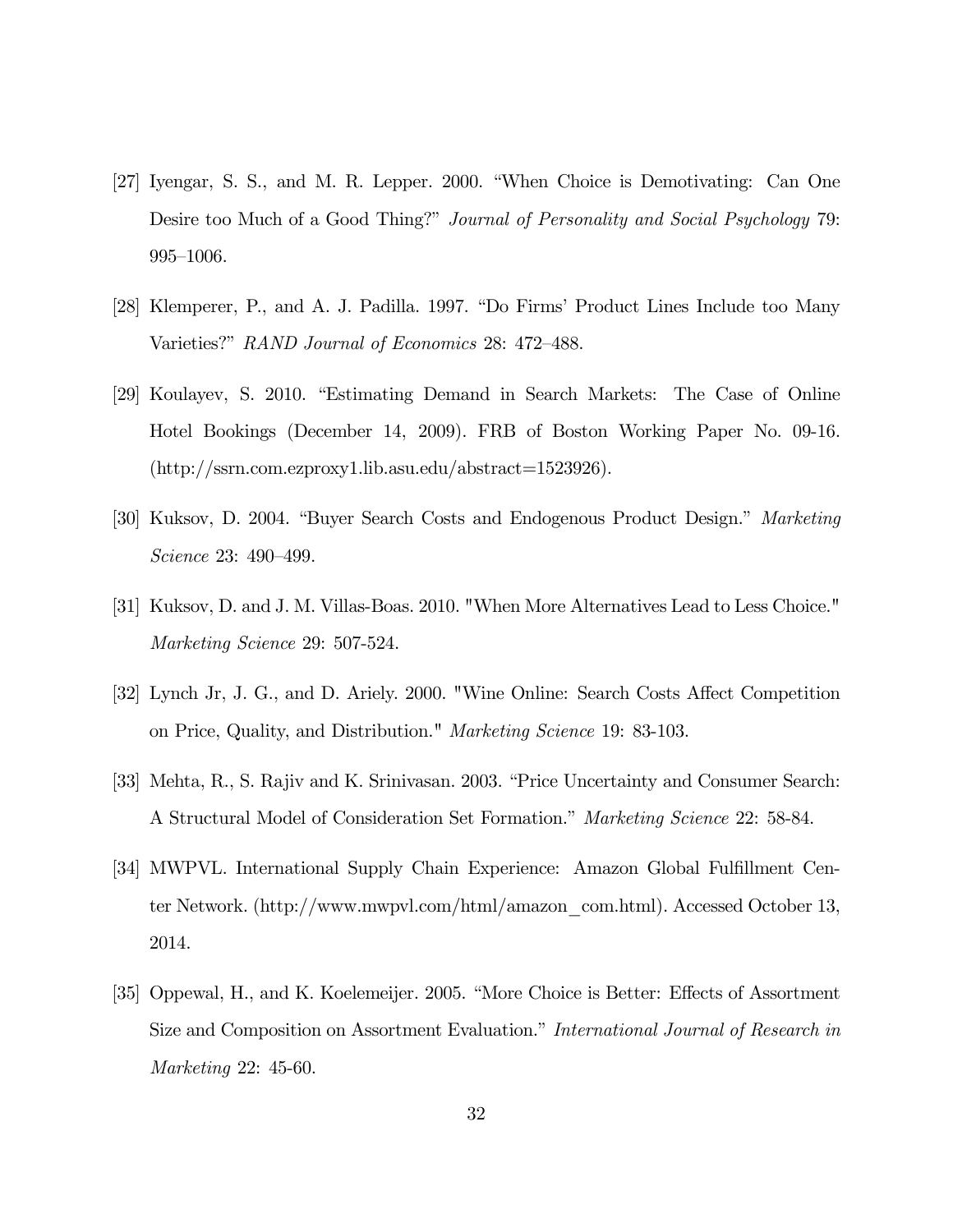- [36] Point of Purchase Advertising International. 2012. 2012 shopper engagement study media topline report.
- [37] Progressive Grocer. 2011. "PG's 78th Annual Report of the Grocery Industry." (http://www.progressivegrocer.com/inprint/article/id1684/crunching-the-numbers/). Accessed on August 23, 2013.
- [38] Richards, T. J. W. Allender and S. F. Hamilton. 2013. "Rivalry in Price and Location by Differentiated Product Manufacturers." American Journal of Agricultural Economics 95: 650-668.
- [39] Richards, T. J. and S. F. Hamilton. 2014. "Variety Pass-Through: An Examination of the Ready-To-Eat Cereal Market." Forthcoming in Review of Economics and Statistics.
- [40] Staiger, G. and J. H. Stock. 1997. "Instrumental Variables Regression with Weak Instruments." Econometrica 65: 557-586.
- [41] Tappata, M. 2009. "Rockets and Feathers: Understanding Asymmetric Pricing." RAND Journal of Economics 40: 673-687.
- [42] Thaler, R. 1985. "Mental Accounting and Consumer Choice." Marketing Science 4: 199-214.
- [43] Train, K. 2003. Discrete Choice Methods with Simulation Cambridge University Press: Cambridge, UK.
- [44] Trindade, A. 2012. "Price and Variety in Supermarkets: Can Store Competition Hurt Consumers?" Working paper, Department of Economics, Northwestern University, Evanston, IL.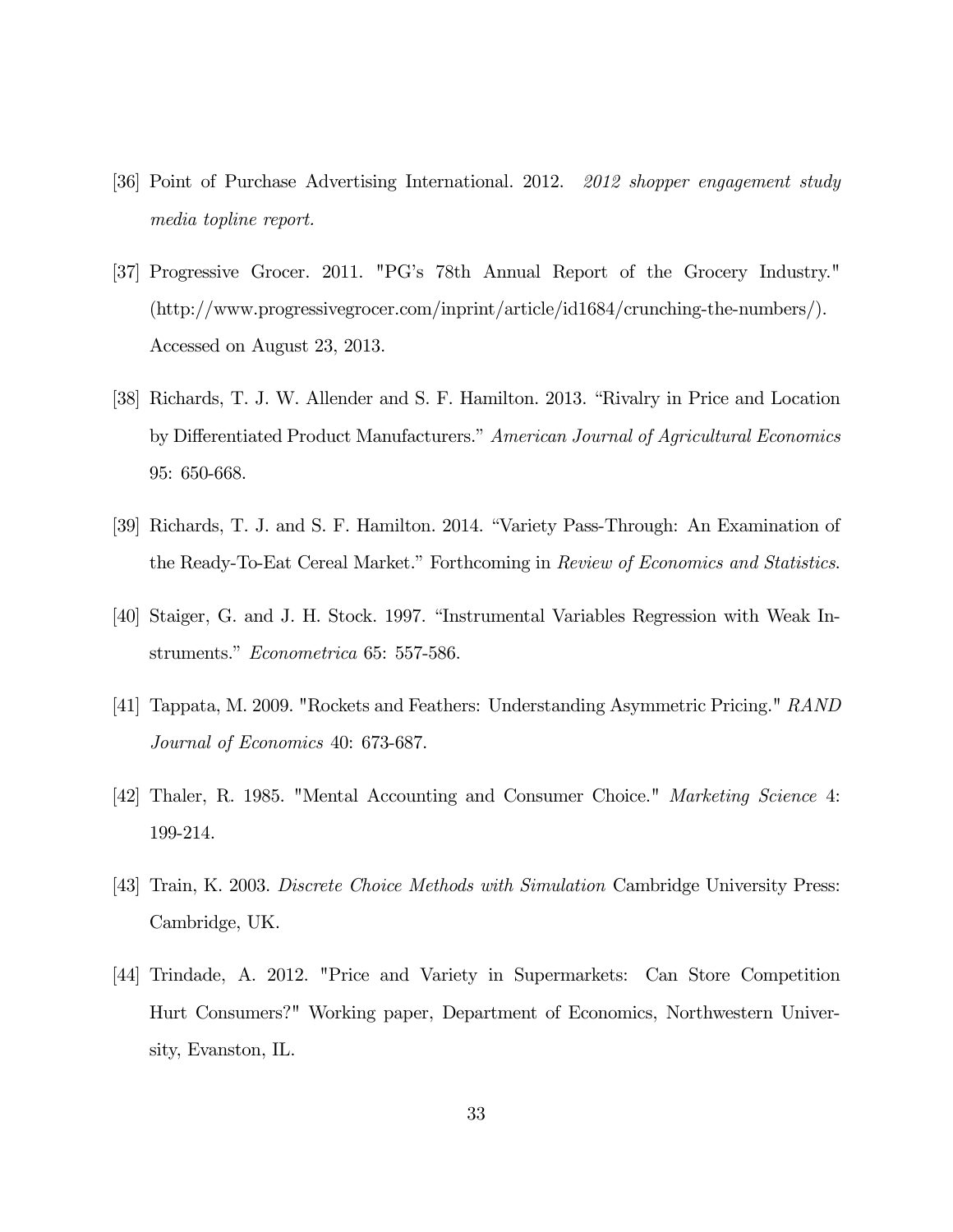[45] Wildenbeest, M. R. 2011. "An Empirical Model of Search with Vertically Differentiated Products." RAND Journal of Economics 42: 729-757.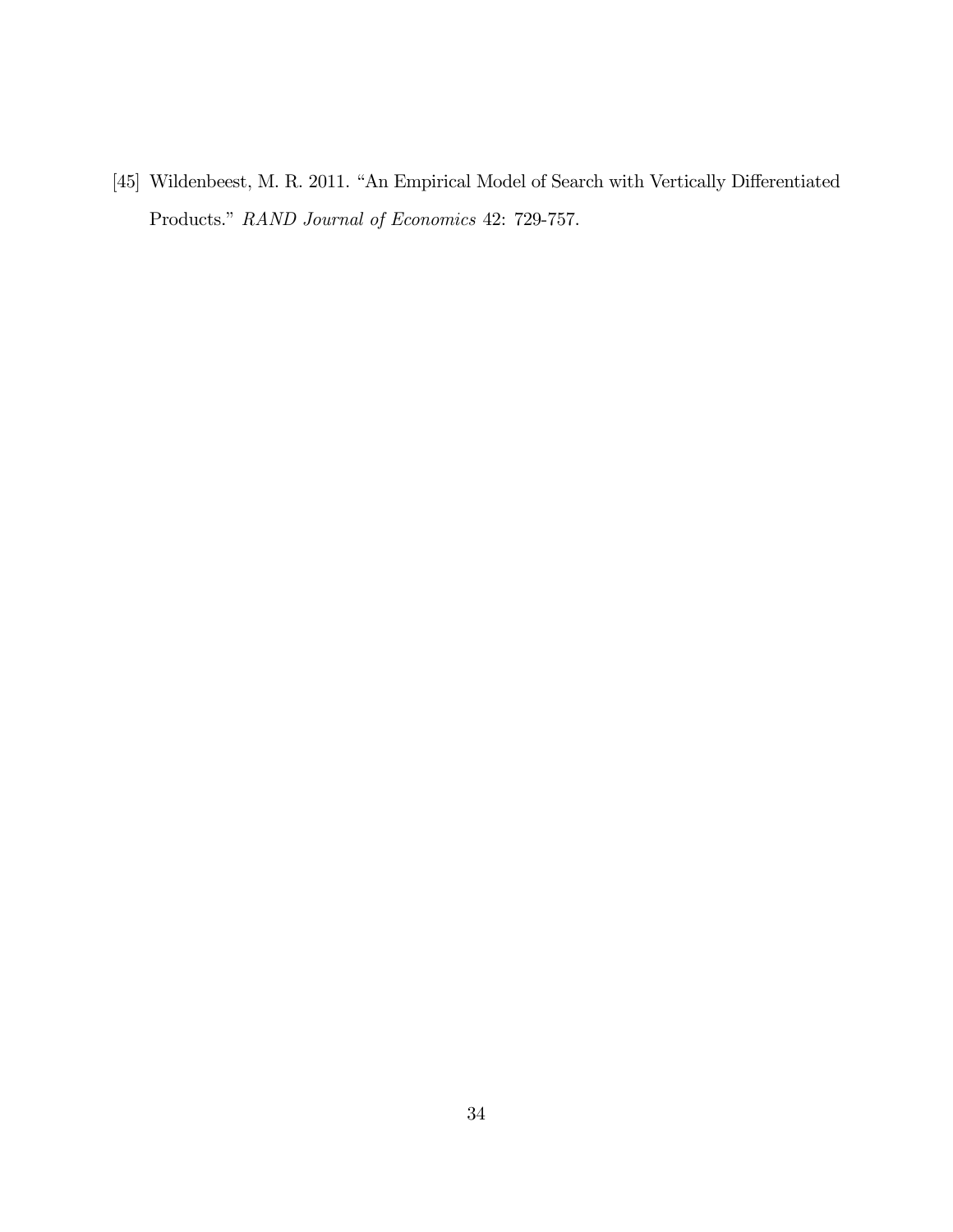| Variable                | $_{\rm Units}$ | Mean     | Std. Dev. | Minimum        | Maximum |
|-------------------------|----------------|----------|-----------|----------------|---------|
| Age                     | Yrs.           | 51.95    | 13.89     | 22.50          | 70.00   |
| Income                  | \$,000         | 88.30    | 34.93     | 10.00          | 125.00  |
| Household Size          | $^{\#}$        | 2.72     | 1.52      |                | 6       |
| White                   | $\%$           | 86.10\%  | 34.60%    | $0.00\%$       | 100.00% |
| <b>Black</b>            | $\%$           | $4.01\%$ | 19.61\%   | $0.00\%$       | 100.00% |
| Asian                   | $\%$           | 1.80\%   | 13.31\%   | $0.00\%$       | 100.00% |
| Children?               | $\%$           | 49.93%   | 50.07\%   | $0.00\%$       | 100.00% |
| <b>Basket Size</b>      | \$             | 180.23   | 53.78     | 37.59          | 342.05  |
| Pages per Household     | #              | 69.01    | 63.51     | 3              | 259     |
| Duration per Household  | Mins.          | 41.75    | 37.40     | 1              | 189     |
| Assortment per Category | #              | 5.83     | 7.51      | 1              | 55      |
| Pages per Category      | #              | 80.62    | 45.33     | 3              | 283     |
| Duration per Category   | Mins.          | 49.69    | 27.88     | $\overline{2}$ | 213     |

Table 1: Summary of comScore Web Behavior Panel Data

Table 2: Correlations Between Variety, Search Intensity, and Prices

|              | Variety    | Search $(P)$ | Prices     |
|--------------|------------|--------------|------------|
| Variety      | 1.000      | $-0.065$     | 0.044      |
|              |            | $(-4.741)$   | (3.188)    |
| Search $(P)$ | $-0.065$   | 1.000        | $-0.034$   |
|              | $(-4.741)$ |              | $(-2.498)$ |
| Prices       | 0.044      | $-0.034$     | 1.000      |
|              | (3.188)    | $(-2.498)$   |            |
|              |            |              |            |
|              |            |              |            |
|              | Variety    | Search $(D)$ | Prices     |
| Variety      | 1.000      | $-0.054$     | 0.044      |
|              |            | $(-3.917)$   | (3.188)    |
| Search $(D)$ | $-0.054$   | 1.000        | $-0.018$   |
|              | $(-3.917)$ |              | $(-1.328)$ |
| Prices       | 0.044      | $-0.018$     | 1.000      |

Note: Variety, search, and prices all defined on a category basis; t-ratios are in parentheses.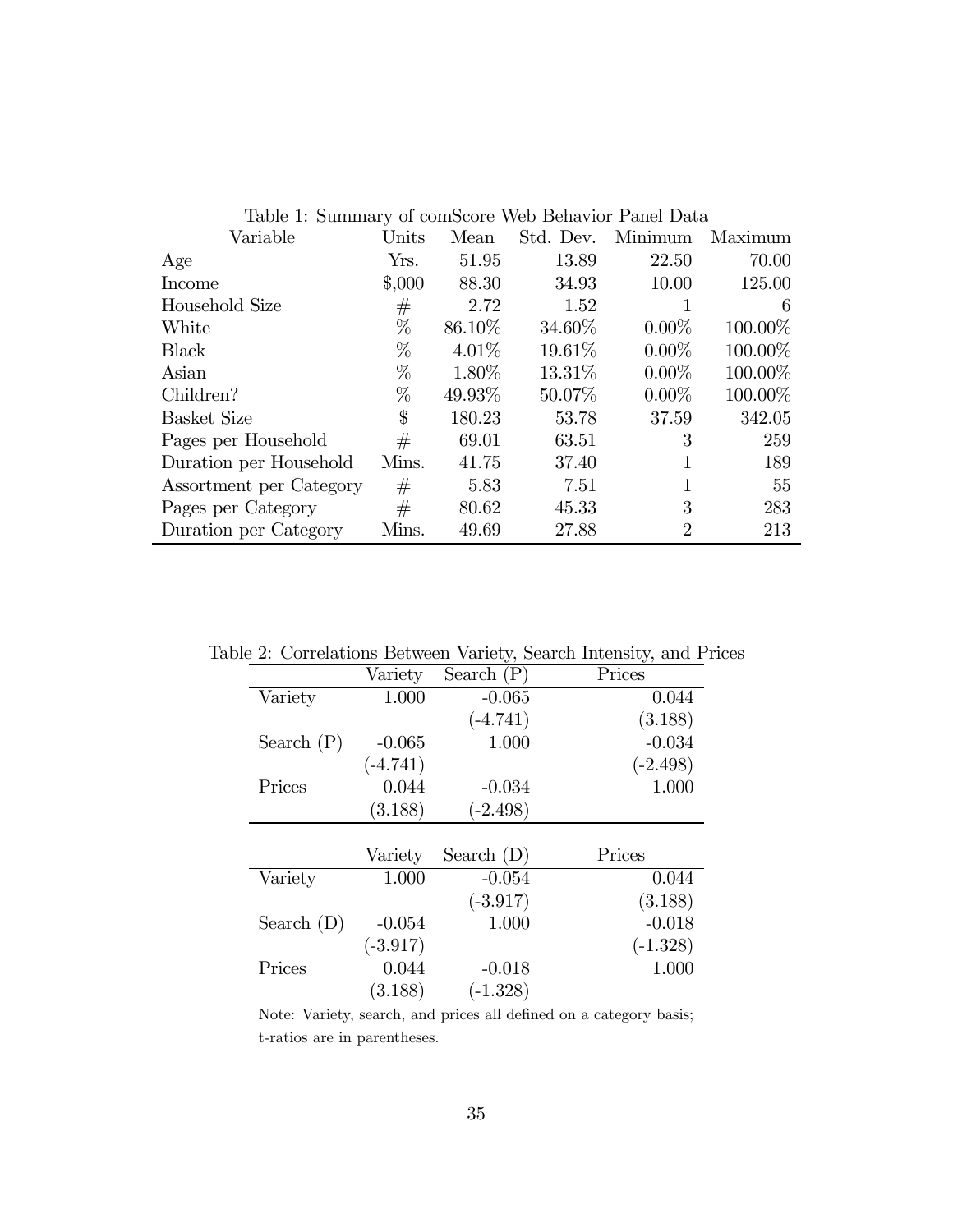| Table 3: Variety and Search (P) Regression Results |              |                  |              |           |  |  |
|----------------------------------------------------|--------------|------------------|--------------|-----------|--|--|
|                                                    | Non-Random   |                  | Random       |           |  |  |
|                                                    | Estimate     | t-ratio          | Estimate     | t-ratio   |  |  |
| Age                                                | $-0.399$     | $-10.234$        | $-0.975$     | $-90.735$ |  |  |
| Income                                             |              | $-0.319 -17.196$ | $-0.094$     | $-16.644$ |  |  |
| Household Size                                     | 0.810        | 2.201            | 8.063        | 87.560    |  |  |
| Children                                           | $-7.618$     | $-6.195$         | $-12.385$    | $-40.639$ |  |  |
|                                                    | Non-Random   |                  | Random       |           |  |  |
| Constant                                           | 89.271       | 38.273           | 111.269      | 277.895   |  |  |
| Variety                                            | $-0.053$     | $-1.606$         | $-0.094$     | $-9.381$  |  |  |
| <b>Scale Parameters</b>                            |              |                  |              |           |  |  |
| Constant                                           |              |                  | 39.106       | 414.220   |  |  |
| Variety                                            |              |                  | 0.0509       | 9.302     |  |  |
| Variance                                           |              |                  |              |           |  |  |
| $\sigma$                                           |              |                  | 11.978       | 558.173   |  |  |
| LLF                                                | $-28,559.48$ |                  | $-20,525.07$ |           |  |  |
| AIC                                                | 8.519        |                  | 7.797        |           |  |  |

Table 3: Variety and Search (P) Regression Results

| Table 4: Variety and Search (D) Regression Results |  |  |  |
|----------------------------------------------------|--|--|--|
|----------------------------------------------------|--|--|--|

|                         | Non-Random   |           | Random       |           |
|-------------------------|--------------|-----------|--------------|-----------|
|                         | Estimate     | t-ratio   | Estimate     | t-ratio   |
| Age                     | $-0.329$     | $-5.103$  | 0.921        | 42.883    |
| <b>Income</b>           | $-0.634$     | $-20.690$ | $-0.873$     | $-95.982$ |
| Household Size          | 7.525        | 12.359    | 0.335        | 1.755     |
| Children                | $-14.134$    | $-6.948$  | -26.843      | $-51.444$ |
|                         | Non-Random   |           | Random       |           |
| Constant                | 124.624      | 32.297    | 120.125      | 119.135   |
| Variety                 | $-0.123$     | $-2.265$  | $-0.145$     | $-8.325$  |
| <b>Scale Parameters</b> |              |           |              |           |
| Constant                |              |           | 70.723       | 330.758   |
| Variety                 |              |           | 0.034        | 2.863     |
| Variance                |              |           |              |           |
| $\sigma$                |              |           | 19.363       | 563.539   |
| LLF                     | $-25,908.15$ |           | $-23,117.31$ |           |
| AIC                     | 8.325        |           | 8.782        |           |